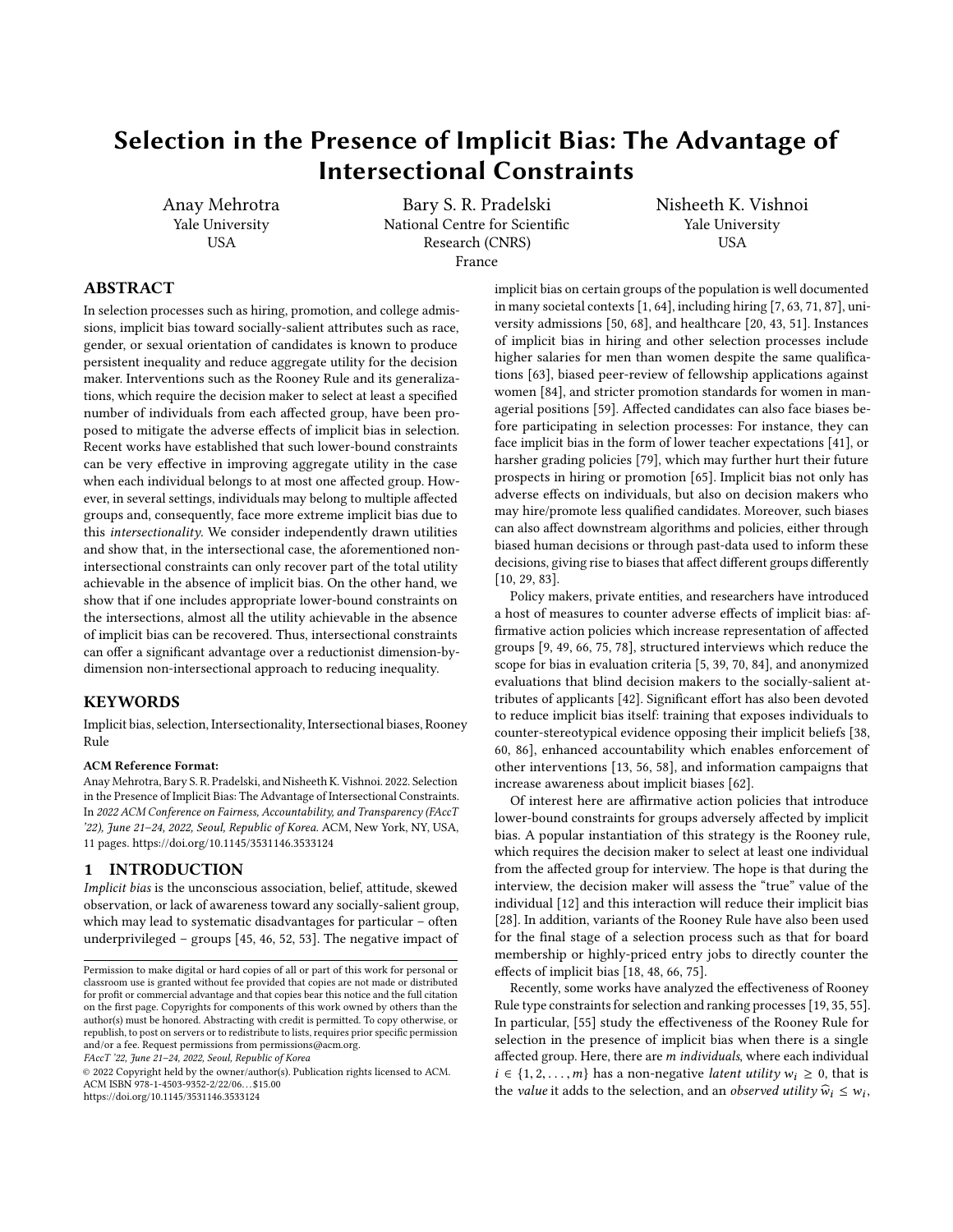that is the decision maker's possibly biased estimate of  $w_i$ . The decision maker selects *n* individuals with the maximum sum of decision maker selects n individuals with the maximum sum of observed utilities. [\[55\]](#page-10-22) study a model where implicit bias acts via a multiplicative factor  $0 < \beta \leq 1$ : the observed utility of an individual *i* belonging to the affected group is  $\hat{w}_i = \beta \cdot w_i$  while that of an unaffected individual *j* is  $\hat{w}_j = w_j$ . They argue that this model is a reasonable approximation of the empirical findings of [84], who find reasonable approximation of the empirical findings of [\[84\]](#page-10-8), who find that in peer-reviewed evaluations for fellowships women's score were systematically scaled down compared to men with similar productivity. [\[55\]](#page-10-22) study conditions on the parameters  $n, m, \beta$ , and the distribution of latent utility  $w_i$ , where the Rooney Rule increases<br>the total latent utility of the selection. Under the same implicit bias the total latent utility of the selection. Under the same implicit bias model, [\[19\]](#page-9-22) study a generalization of the Rooney Rule, where the decision maker is constrained to select at least  $L \geq 1$  individuals from the affected group. [\[19\]](#page-9-22) show that, for a single affected group, there is an L for which the decision maker, constrained by the generalized Rooney Rule, achieves near-optimal latent utility.

Intersectionality posits that one needs to take into account the interconnected nature of the multiple socially-salient attributes, as opposed to viewing these attributes through a reductionist lens, that is, dimension-by-dimension [\[27\]](#page-9-24). Intersectionality can lead to the creation of overlapping and interdependent systems of discrimination or disadvantage, and there is a rich literature in social sciences and law that studies it [\[3,](#page-9-25) [14,](#page-9-26) [17,](#page-9-27) [23](#page-9-28)[–27,](#page-9-24) [34,](#page-9-29) [54,](#page-10-23) [69,](#page-10-24) [76,](#page-10-25) [85\]](#page-10-26). Intersectional implicit bias also arises in selection processes. For instance, [\[84\]](#page-10-8) find significantly lower scores for women unaffiliated with the evaluation committee compared to other women and to men unaffiliated with the committee in peer-reviewed applications for a fellowship in Sweden. Thus, neither gender nor affiliation alone explain the bias faced by individuals, and to understand this bias, a combination of the two attributes must be considered. Recently, intersectional bias has also been observed in the outputs of algorithms. For instance, [\[16\]](#page-9-30) audit commercial image-based gender classifiers and find intersectional bias against Black women, and [\[80\]](#page-10-27) report intersectional bias in contextualized word representations.

However, the intersectional nature of social groupings and, thus, biases has been largely overlooked when designing interventions to reduce or counter implicit bias. Further, data reporting, such as that by the U.S. Census Bureau, is mostly dimension-by-dimension (for example, by race or by gender) and omits intersectional data. Since this data is used to inform policies, it has inevitably led to policies that only focus on reducing inequality along one identity dimension at a time, as highlighted in a report by the European Union [\[77\]](#page-10-28). In other words, existing data reporting and, consequently, policies are non-intersectional. They specify lower-bound constraints on each affected group, but not on their intersections. But it is natural to expect that the individuals at the intersection of multiple affected groups face higher and, possibly, different implicit bias [\[15,](#page-9-31) [54,](#page-10-23) [84,](#page-10-8) [85\]](#page-10-26). In fact, as argued by [\[54\]](#page-10-23), intersectional bias can be significantly higher and often compound, or multiply, the biases faced by individuals in single affected groups. Thus, the following question arises and is studied in this paper.

Are non-intersectional constraints sufficient to recover the entire latent utility with intersecting affected groups or does one need to specify constraints across all intersections to achieve this?

#### 1.1 Our Contributions

We consider the effectiveness of lower-bound constraints on selection processes in the presence of intersectional implicit bias. To capture the effect of intersectionality on implicit bias, we consider an extension of the aforementioned model of [\[55\]](#page-10-22) due to [\[19\]](#page-9-22): each individual may belong to zero, one, or more of the  $p$  affected groups (such as the groups of all women or all Black people) (Section [2.2\)](#page-3-0). For each group  $l \in \{1, 2, \ldots, p\}$ , there is an implicit bias parameter  $0 < \beta_{\ell} \leq 1$  and the implicit bias experienced by an individual is the product of parameters of each group they belong to.

We compare non-intersectional and intersectional lower-bound constraints when the latent utilities are independently and identically distributed. Non-intersectional constraints specify the minimum number of individuals to be selected from each affected group (e.g., the groups of all women or all Black people). They do not specify the minimum number of individuals to be selected from a given intersection (e.g., the groups of all Black women, all non-Black women, all Black non-women, or all non-Black non-women). For each of the intersectional groups, intersectional constraints specify the minimum number of individuals to be selected from this intersection. To compare the relative efficacy of constraints, we consider a utility ratio, defined as the expected value of the ratio of the latent utility achieved under the constraint to the latent utility absent any implicit bias (Section [2.4\)](#page-4-0). By definition, the utility ratio is a number between 0 and 1 and the goal of the policy maker is design interventions such that the corresponding utility ratio is 1.

We show that under general conditions on the distribution of latent utilities, no matter which non-intersectional constraints are deployed, the utility ratio is strictly less than 1 (Theorems [3.1](#page-4-1) and [3.4\)](#page-6-0). In particular, our result applies to distributions such as uniform, truncated normal, and truncated power-law distributions. Moreover, our result gives a quantitative bound on the maximum of utility ratio: it is at most  $1-\phi$ , where  $\phi$  is positive and depends only on the implicit bias parameters and generic parameters of the distribution family, and independent of the number of candidates m. Concretely, when the utilities are uniformly distributed on the interval [0, 1], there is a family of instances such that the maximum utility ratio achievable using only non-intersectional constraints can be as low as 8/9 (Proposition [3.3\)](#page-5-0). Further, we show that this result also holds for generalizations of the implicit bias model where, for instance, the implicit bias experienced by individuals in multiple groups is different than the product of the implicit bias parameters of the groups they belong to (Theorem [3.4\)](#page-6-0). Thus, these results imply that, unlike the setting of a single affected group studied in [\[19,](#page-9-22) [35,](#page-9-23) [55\]](#page-10-22), non-intersectional constraints may be insufficient to completely mitigate the effects of implicit bias in the presence of intersections.

On the positive side, we show that there are intersectional lowerbound constraints that, for any amount of implicit bias, recover utility ratio arbitrarily close to 1 (Theorem [3.2\)](#page-5-1). This result extends for all continuous distributions of utility and for the generalizations of the implicit bias model considered above (Corollary [3.5\)](#page-6-1). We show that these intersectional lower-bound constraints end up being just a function of the sizes of intersections and do not depend on the amount of implicit bias  $0 < \beta_1, \ldots, \beta_p \leq 1$  or the specific utility distribution. In fact, the constraints require at least a nearproportional number of individuals from each intersection and,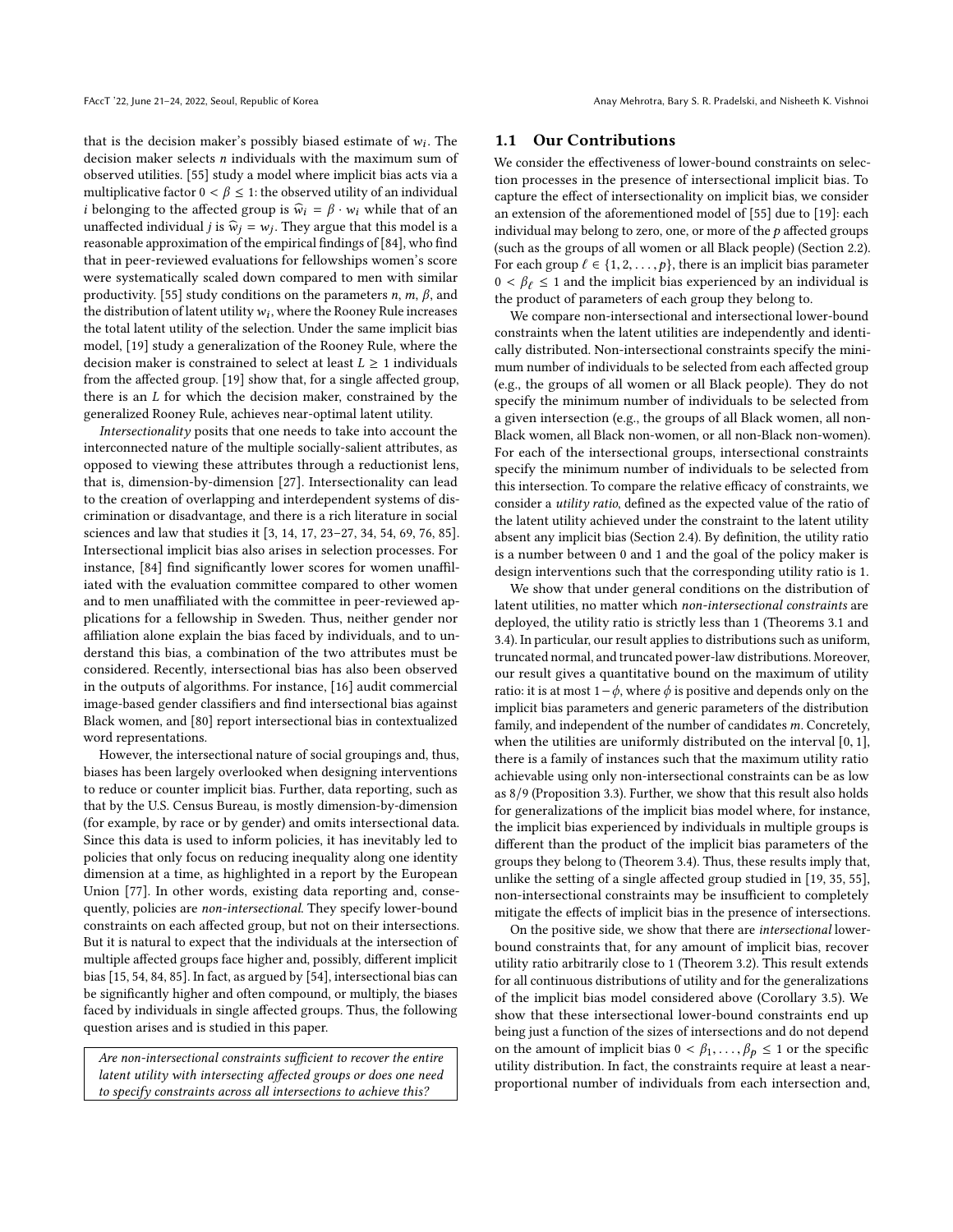hence, they can be employed in practice where the implicit bias parameters  $\beta_1, \ldots, \beta_p$  and the distribution of utility are not known and can vary across contexts or over time. Thus, a policy maker may choose intersectional constraints in order to obtain a utility ratio arbitrarily close to 1.

Overall, our results imply that the advantage of intersectional constraints can be substantial and a reductionist dimension-bydimension approach is not sufficient to mitigate the adverse effects of implicit bias. They provide a utilitarian reason for policy makers to choose intersectional constraints over non-intersectional constraints.

## 1.2 Related Work

Implicit bias and empirics. There are several theories about how implicit bias arises; e.g., [\[2,](#page-9-32) [4,](#page-9-33) [40,](#page-9-34) [44,](#page-9-35) [47,](#page-9-36) [61,](#page-10-29) [67,](#page-10-30) [81\]](#page-10-31). Specific examples include, [\[81\]](#page-10-31) who propose that humans unconsciously use heuristics to overcome their limited computing ability. Such heuristics can take the form of stereotypes where one divides individuals into groups and, then, extrapolates the characteristics of specific individuals from the characteristics associated with their group(s) [\[2,](#page-9-32) [40\]](#page-9-34). Another theory suggests that using stereotypes was evolutionarily advantageous [\[47,](#page-9-36) [57\]](#page-10-32). One reason, according to [\[57\]](#page-10-32), is that undervaluing the utility of unknown out-group individuals and, hence, avoiding contact with them reduced the risk of contracting new diseases. Apart from these theories, it has also been suggested that implicit bias "is a trace of [the individual's] past experience" [\[44\]](#page-9-35) and that prior, explicit, racism has been channeled into implicit bias [\[61\]](#page-10-29). Regardless of the cause of implicit bias, studies identifying the adverse effects of implicit bias are abundant: from police shootings [\[73\]](#page-10-33), promotion and hiring decisions [\[8,](#page-9-37) [59\]](#page-10-9), education [\[63,](#page-10-4) [82\]](#page-10-34), to peer-review [\[84\]](#page-10-8).

Models of implicit bias and decision-making in the presence of implicit bias. A growing literature is studying decision making in the presence of implicit bias, ranging from works on set selection [\[35,](#page-9-23) [37,](#page-9-38) [55\]](#page-10-22), ranking [\[19\]](#page-9-22), to classification [\[11\]](#page-9-39). Among these, works on the set selection and ranking problems are directly related to our work. [\[55\]](#page-10-22) introduce a mathematical model of implicit bias for a single affected group and study when the Rooney Rule increases the total latent utility of the selection. Unlike them, we consider multiple and intersectional affected groups and also consider generalizations of the Rooney Rule. [\[19\]](#page-9-22) study the ranking problem, where the selected individuals also need to be ordered. Specializing their work to set selection: they consider the setting with a single affected group where the decision maker must select at least  $L \geq 1$ individuals from the affected group and show that there are constraints which achieve near-optimal latent utility in expectation. [\[19\]](#page-9-22) also extended the model of implicit bias due to [\[55\]](#page-10-22) to multiple and intersectional groups. For this model, [\[19\]](#page-9-22) show that for any set of utilities and amount of bias, there are utility-dependent nonintersectional constraints that achieve optimal latent utility for the ranking problem. However, since their constraints are a function of the latent utilities, which are not observed, these constraints cannot be determined in practice. While we also consider the model of implicit bias [\[19\]](#page-9-22) introduced, the intersectional constraints we propose are different and do not depend on the, unknown, latent utilities. [\[35\]](#page-9-23) study selection under a different model of bias, where the decision maker's observed utility has higher than average noise

for individuals in the affected group. They consider a family of constraints and show that, for a single affected group, these constraints increase the latent utility. Unlike them, we consider multiple and intersectional groups and study a different model of bias. Finally, unlike these prior works, we also study the maximum utility achievable by using non-intersectional constraints.

Intersectionality as a source of bias. The discussion of being subjected to multiple biases has originally focused on the experience of Black women versus that of non-Black women and Black men. The "double jeopardy" and "multiple jeopardy" hypotheses posit that belonging to more than one affected group – as is the case for Black women – disproportionately increases the experienced bias [\[36,](#page-9-40) [54\]](#page-10-23). Empirically, for example, [\[34\]](#page-9-29) show that returns to schooling in sub-Saharan Africa depend both gender and ethnicity and [\[84\]](#page-10-8) find that peer-reviewed scores for post-doctoral fellowships were a function of both the candidate's gender and their affiliation with reviewers. Since [\[36,](#page-9-40) [54\]](#page-10-23), several works have proposed extensions of this theory beyond two socially-salient attributes; e.g., [\[14,](#page-9-26) [23,](#page-9-28) [25](#page-9-41)[–27,](#page-9-24) [69\]](#page-10-24). The implicit bias models that we consider in this work can be viewed as motivated by these works, and in particular, by the multiple jeopardy model [\[54\]](#page-10-23).

Intersectionality vs. non-intersectionality. To the best of our knowledge, there are only few examples of mathematical studies that analyze how the belonging to intersectional groups interacts with policies. [\[3\]](#page-9-25) study how individuals suppress or foster different dimensions of their identity to increase economic reward. [\[17\]](#page-9-27) study the effect of intersectional vs. non-intersectional interventions on the share of different groups among the selected individuals over time. Our focus here is understanding the advantages of intersectional constraints over dimension-by-dimension non-intersectional constraints – albeit in the very different setup of selection under implicit bias.

#### 2 MODEL

*Notation.* For a number  $n \in \mathbb{N}$ , [n] denotes the set  $\{1, 2, \ldots, n\}$ . U denotes the uniform distribution over [0, 1]. We use  $w \sim \mathcal{D}$  notation to denote that  $w$  is an independent sample from distribution  $D$ . For a distribution  $\mathcal D$  over  $\mathbb R$ , we use  $\mu_{\mathcal D} : \mathbb R \to \mathbb R_{\geq 0}$  to denote its probability density function and  $F_{\mathcal{D}} : \mathbb{R} \to [0, 1]$  to denote its cumulative distribution function. We say a distribution  $\mathcal D$  over  $\mathbb R$  is continuous if  $\mu_{\mathcal{D}}$  exists and is finite at all points in R. The support of a continuous distribution  $D$  over  $\mathbb R$  is the set  $\{x \in \mathbb R : \mu_{\mathcal D}(x) > 0\}$ , and is denoted by supp( $\mathcal{D}$ ). Given two vectors  $x, y \in \mathbb{R}^m$ , we use  $(x, y)$  to denote their inner product  $\sum_{n=1}^{m} x_n y_n$ .  $\langle x, y \rangle$  to denote their inner product  $\sum_{i=1}^{m} x_i y_i$ .

#### 2.1 Selection Problem

The task of selecting a subset of individuals from a pool of applicants or employees arises in many contexts such as hiring, college admission, and selection for fellowships or board of directors. In these settings, the basic mathematical problem is as follows: Given a number  $m$  and for each of the  $m$  individuals, or more generally *items, i* ∈ [*m*] a non-negative *latent utility*  $w_i$  ≥ 0, the set selection problem asks to find a subset of  $n$  items that has the maximum sum of latent utilities. If we represent a subset by a binary vector  $x \in \{0, 1\}^m$ , where  $x_i = 1$  indicates that *i* is in the subset and  $x_i = 0$ <br>indicates otherwise, the soal is to find  $x \in \{0, 1\}^m$  such that  $(x, y)$ indicates otherwise, the goal is to find  $x \in \{0, 1\}^m$  such that  $\langle x, w \rangle$ <br>is maximized subject to  $\sum_{n=1}^{m} x_i = n$ is maximized subject to  $\sum_{i=1}^{m} x_i = n$ .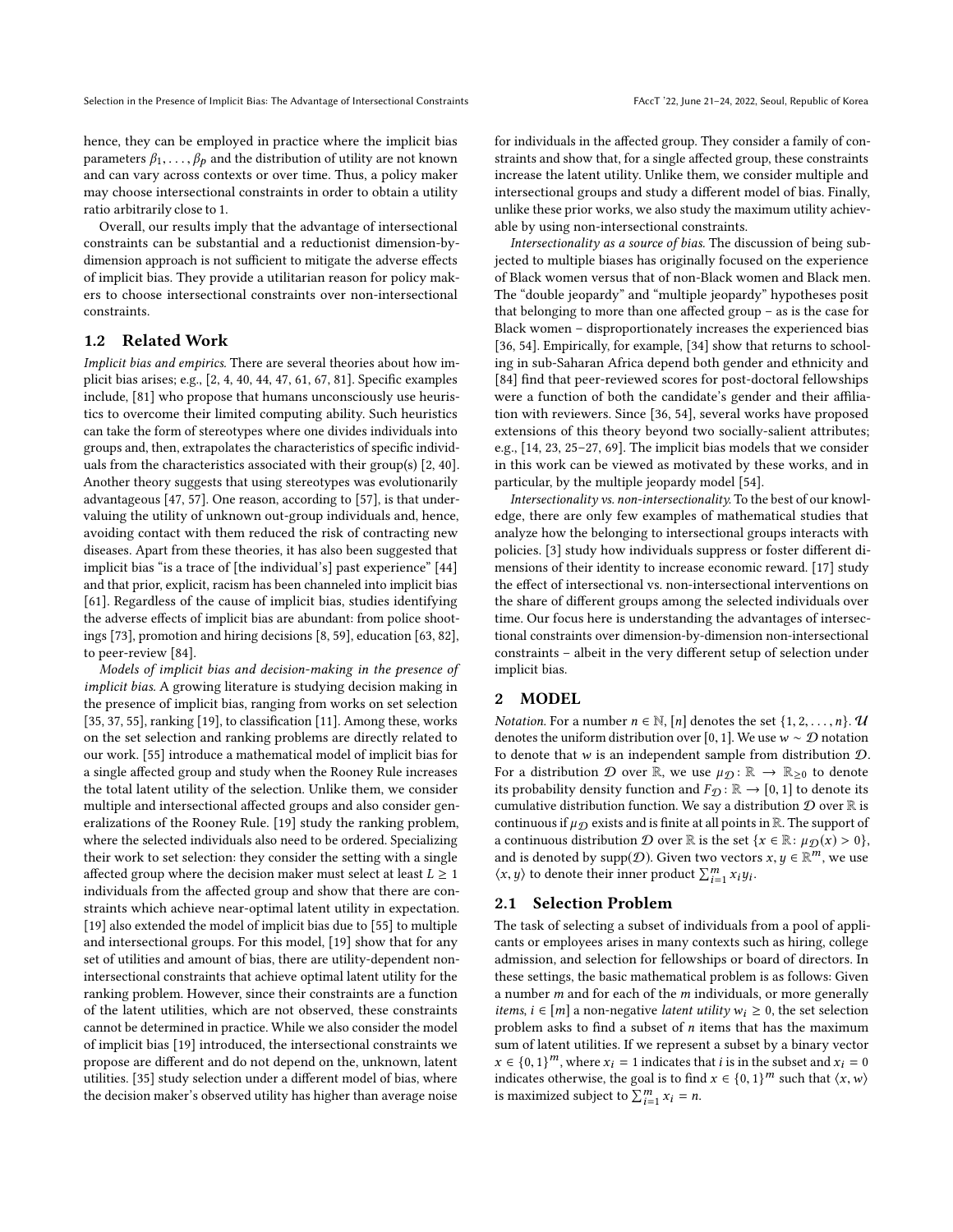## <span id="page-3-0"></span>2.2 Affected Groups, Intersections, and a Model of Implicit Bias

We consider the setting with  $p$  affected groups (henceforth referred to as just groups)  $G_1, G_2, \ldots, G_p \subseteq [m]$ . Each of the *m* items may belong to one or more of the  $p$  groups that face implicit bias, or may belong to none of these groups, i.e., in  $[m] \setminus (G_1 \cup G_2 \cup \cdots \cup G_p)$ <br>and hence, not foce any implicit bias. These groups can intersect and hence, not face any implicit bias. These groups can intersect arbitrarily. We use the following notation to capture all the intersections that can arise from p groups: For a set  $S \subseteq [p]$  of groups, let  $\sigma \in \{0,1\}^p$  denote the corresponding indicator vector, i.e., for all<br> $f \in [n]$ ,  $\sigma_n = 1$  if  $f \in S$  and  $\sigma_n = 0$  otherwise. Let  $I \subset [m]$  denote  $\ell \in [p], \sigma_{\ell} = 1$  if  $\ell \in S$  and  $\sigma_{\ell} = 0$  otherwise. Let  $I_{\sigma} \subseteq [m]$  denote the set of elements that belong to every group in S and none of the groups not in S. Formally, when  $S \neq \emptyset$  and, hence,  $\sigma$  is not the all 0s vector (denoted by 0), let  $I_{\sigma} := (\bigcap_{\ell : \sigma_{\ell} = 1} G_{\ell}) \setminus (\bigcup_{\ell : \sigma_{\ell} = 0} G_{\ell})$ <br>For  $\sigma = 0$  let  $I_{\Sigma} := [m] \setminus (G_{\Sigma} \cup G_{\Sigma})$ , denote the items is For  $\sigma = 0$ , let  $I_0 := [m] \setminus (G_1 \cup G_2 \cup \cdots \cup G_p)$  denote the items in<br>none of the n groups. Where with some abuse of notation we used none of the  $p$  groups. Where with some abuse of notation we used  $I_0$  to denote  $I_{00}$  for  $p = 2$ ,  $I_{000}$  for  $p = 3$ , and so on. Thus, the sets  ${I_{\sigma}}_{\sigma \in \{0,1\}^p}$  partition the set of items [*m*].<br>We focus on the extension of the impli-

We focus on the extension of the implicit bias model of [\[55\]](#page-10-22) presented in [\[19\]](#page-9-22). Later, in Section [3.3,](#page-5-2) we also consider further generalizations of this model. In this model, the decision maker does not observe the latent utilities of the items. Instead, for each item *i*, they see an observed utility  $\hat{w}_i$ , which is their possibly biased<br>estimate of  $w_i$ . In particular, the decision maker might perceive that estimate of  $w_i$ . In particular, the decision maker might perceive that items belonging to certain groups have a lower observed utility. items belonging to certain groups have a lower observed utility: which is that captures the relative implicit bias faced by items<br> $0 \le \beta_{\ell} \le 1$  that captures the relative implicit bias faced by items<br>in  $G_{\ell}$  compared to items not in  $G_{\ell}$ . The total implicit bias experi- $\widehat{w}_i < w_i$ . For each group  $\ell \in [p]$ , there is an implicit bias parameter in  $G_{\ell}$  compared to items not in  $G_{\ell}$ . The total implicit bias experienced by an item *i* is assumed to be the product of the implicit bias enced by an item  $i$  is assumed to be the product of the implicit bias parameters of all groups it belongs to:  $\prod_{\ell \in [p]} \epsilon_{\ell}$ ;  $G_{\ell}$  is  $\beta_{\ell}$ . Thus, for a given latent utility we of item *i*, the observed utility is given latent utility  $w_i$  of item i, the observed utility is

$$
\widehat{w}_i := \left( \prod_{\ell \in [p]: G_{\ell} \ni i} \beta_{\ell} \right) \cdot w_i. \qquad \text{(Implicit bias)} \quad (1)
$$

The property that individuals belonging to multiple groups are subject to more acute implicit bias is motivated by similar observations in the real world, which have been reproduced across many contexts such as hiring in industry, promotions in industry and academia, and peer-review in academia [\[30,](#page-9-42) [31,](#page-9-43) [72,](#page-10-35) [84\]](#page-10-8) It also aligns with [\[54\]](#page-10-23), which proposes a multiplicative-model where individuals face the compounded effect of the biases of groups they belong to.

As an illustration of this intersectional implicit bias model, consider two groups where the implicit bias parameter of the first group is  $\beta_1$  and of the second group is  $\beta_2$ . An item which belongs to both  $G_1$  and  $G_2$  (i.e., in  $I_{11}$ ) experiences an implicit bias  $\beta_1\beta_2$ . Whereas items in  $G_1$  and not  $G_2$  (i.e., in  $I_{10}$ ) experience an implicit bias  $\beta_1$  and items in  $G_2$  but not  $G_1$  (i.e., in  $I_{01}$ ) experience an implicit bias  $\beta_2$ . Items neither  $G_1$  nor  $G_2$  (i.e., in  $I_{00}$ ) do not face implicit bias. As a numerical example, if  $\beta_1 = 0.9$  and  $\beta_2 = 0.8$ , then an item *i* ∈  $I_{11}$  experiences an implicit bias 0.72, which is more acute than the implicit bias experienced by items in  $I_{10}$  or in  $I_{10}$ , which experience biases <sup>0</sup>.<sup>9</sup> and <sup>0</sup>.<sup>8</sup> respectively.

In Section [3,](#page-4-2) we consider a generalization of this model, where for each intersection  $I_{\sigma}$ , there is an increasing function  $b_{\sigma}$ , and the observed utility of an item *i* in intersection  $I_{\sigma}$  is  $\widehat{w}_i = b_{\sigma}(w_i)$ . This gen-eralization captures Equation [\(1\)](#page-3-1) when  $b_{\sigma}(x) = x \cdot \prod_{\ell \in [p]} \sigma_{\ell} = 1 \beta_{\ell}$ <br>for all intersections  $\sigma$  and  $x > 0$ for all intersections  $\sigma$  and  $x \ge 0$ .

## <span id="page-3-4"></span>2.3 Selection Under Implicit Bias: Intersectional and Non-intersectional **Constraints**

The decision maker would like to pick an  $x^* \in \{0, 1\}^m$  with *n* items i.e.  $\sum_{m=1}^{m} x^* = n$  that maximizes latent utility: items, i.e.,  $\sum_{i=1}^{m} x_i^* = n$ , that maximizes latent utility:

$$
x^{\star} := \operatorname{argmax}_{x \in \{0, 1\}^m} \langle x, w \rangle, \quad \text{s.t.,} \quad \sum_{i=1}^m x_i = n. \tag{2}
$$
  
However, due to their implicit bias, the decision maker instead

maximizes the observed utility: They choose a selection  $\hat{x}$  with n items that maximizes the observed utility,

<span id="page-3-2"></span>
$$
\widehat{x} := \operatorname{argmax}_{x \in \{0, 1\}^m} \langle x, \widehat{w} \rangle, \quad \text{s.t.,} \quad \sum_{i=1}^m x_i = n. \tag{3}
$$

Since  $\hat{x}$  maximizes a different objective than  $x^*$ , it could be very different from  $x^*$ . Hence, it may have a much smaller latent utility. different from  $x^*$ . Hence, it may have a much smaller latent utility:<br> $\sqrt{x}$   $y \le (x^* - y)$ . To see this consider two items where the latent  $\langle \hat{x}, w \rangle \ll \langle x^*, w \rangle$ . To see this, consider two items where the latent<br>utility of the first item is  $w_t = 1$  and of the second item is  $w_t = 0.1$ utility of the first item is  $w_1 = 1$  and of the second item is  $w_2 = 0.1$ . Suppose the decision maker has to select one item (i.e.,  $n = 1$ ) and there are two groups. Since  $x^*$  maximizes the latent utility, it selects the first item. However, if the first item is in  $L_1$ , and the second item the first item. However, if the first item is in  $I_{11}$  and the second item is in  $I_{00}$ , then their observed utilities are  $\hat{w}_1 = \beta_1 \beta_2$  and  $\hat{w}_2 = 0.1$ respectively. If  $\beta_1 \beta_2 < 0.1$ , then  $\hat{x}$  selects the second item. Hence, it has a latent utility  $\langle \hat{x}, w \rangle = 0.1$ , which is significantly smaller than the latent utility of  $x^*$ :  $\langle x^*, w \rangle = 1$ . Apart from this,  $\hat{x}$  also selected four items focing implicit bias i.e., items if for which  $\hat{w} \leq w$ fewer items facing implicit bias, i.e., items *i* for which  $\hat{w}_i < w_i$ ; adversely affecting such items.

<span id="page-3-1"></span>Affirmative action policies broadly seek to reduce and counter implicit bias and other systematic biases. There are several types of affirmative action policies [\[6,](#page-9-44) [78\]](#page-10-15). Here, we consider lower-bound constraints, such as the Rooney Rule, which require the decision maker to select at least a specified number of candidates from each group. Recent works [\[19,](#page-9-22) [35,](#page-9-23) [55\]](#page-10-22) on decision-making in the presence of implicit bias have shown that in the setting with a single group, such constraints can serve an additional purpose: to improve the latent utility of the subset selected by the decision maker. Motivated by this, we study the efficacy of these constraints to improve the latent utility in the setting with multiple and intersectional groups, as discussed in Section [2.2.](#page-3-0) Specifically, we consider two types of lower-bound constraints: non-intersectional and intersectional:

- Non-intersectional constraints are specified by lower bounds  $L_1, L_2, \ldots, L_p \in \mathbb{Z}_{\geq 0}$ , and require that, for each  $\ell \in [p]$ , the decision maker include at least  $L_{\ell}$  items from group  $G_{\ell}$ .<br>Intersectional constraints are specified by  $2^p$  lower boy
- Intersectional constraints are specified by  $2^p$  lower bounds,  $L_{\sigma} \in \mathbb{Z}_{\geq 0}$  for each  $\sigma \in \{0,1\}^p$ , and require that, for each  $\sigma \in \{0,1\}^p$  the decision maker include at least I items from  $\sigma \in \{0, 1\}^p$ , the decision maker include at least  $L_{\sigma}$  items from intersection I intersection  $I_{\sigma}$ .

When the context is clear, we use  $L$  to denote the vector of lower bounds in either intersectional or non-intersectional constraints. Given a vector L defining a lower-bound constraint, either nonintersectional or intersectional, let  $C(L) \subseteq \{0, 1\}^m$  be the set of all subsets with n items that satisfy the constraints defined by L Given subsets with n items that satisfy the constraints defined by L. Given a constraint L, the constrained decision maker chooses the selection  $\widetilde{x}$  with the highest observed utility in  $C(L)$ :

<span id="page-3-3"></span>
$$
\widetilde{x} := \operatorname{argmax}_{x \in C(L)} \langle x, \widehat{w} \rangle. \tag{4}
$$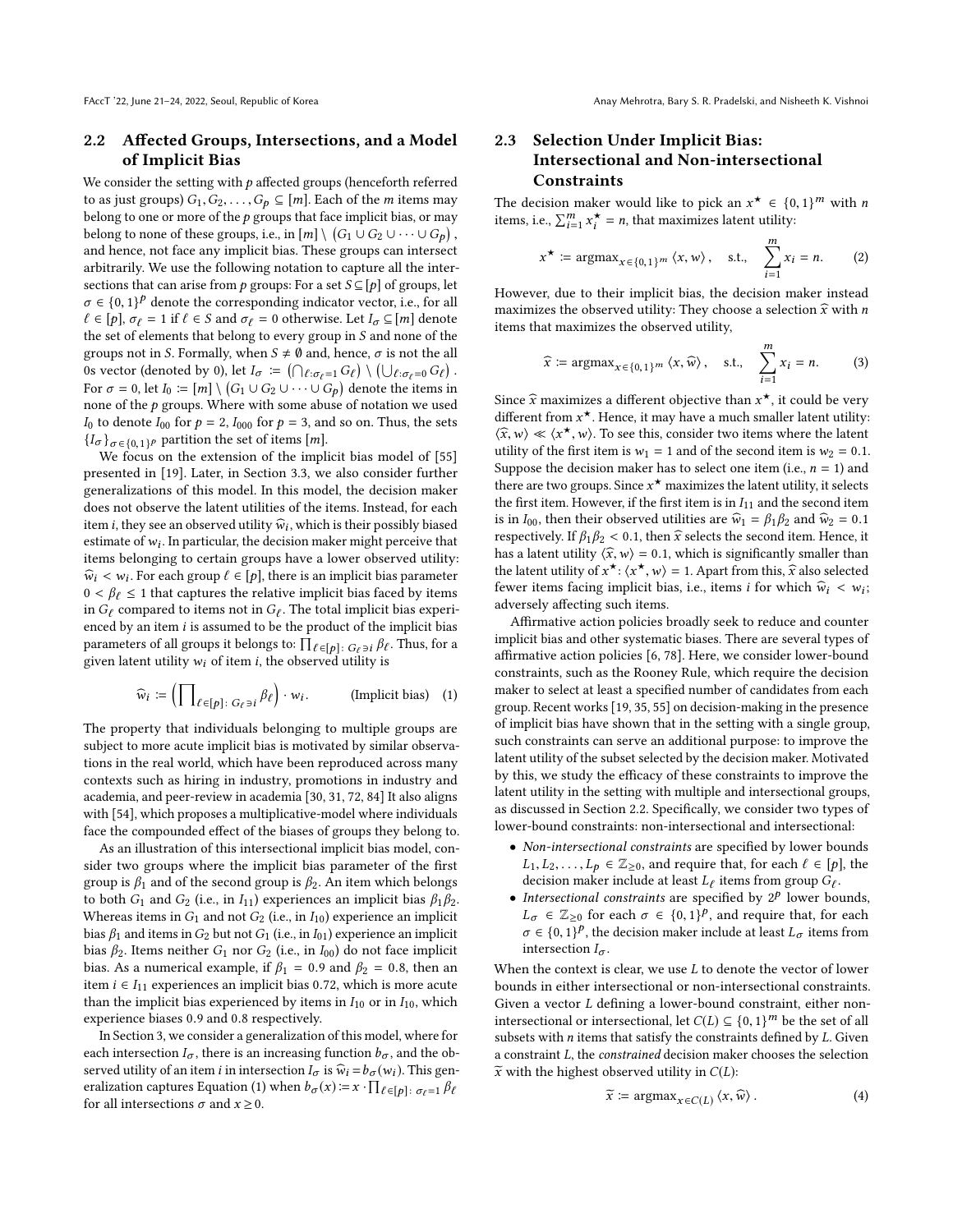Our goal is to understand how close to the optimal latent utility,  $\langle x^*, w \rangle$ , can the decision maker (who selects) get when a policy<br>maker (who decides the lower-bound constraints) imposes intermaker (who decides the lower-bound constraints) imposes intersectional vs. non-intersectional constraints on them. In particular, given groups  $G_1, \ldots, G_p$  and some unknown implicit bias parameters  $\beta_1, \ldots, \beta_p$ , which lower bound vectors L have the property that the latent utility of the selection  $\tilde{x}$ ,  $\langle \tilde{x}, w \rangle$ , is close to  $\langle x^*, w \rangle$ .

#### <span id="page-4-0"></span>2.4 Utility Ratio

As in [\[19,](#page-9-22) [35,](#page-9-23) [55\]](#page-10-22), we study the setting where latent utilities of all items are drawn independently from some continuous distribution  $D$  with a non-negative support. We begin with the uniform distribution and later consider other distributions in Section [3.3.](#page-5-2) To measure the relative efficacy of different constraints, we consider a utility ratio defined as the expected value of the ratio of  $\langle \tilde{x}, w \rangle$  to  $\langle x^*, w \rangle$ . Here,  $x^*$  is the selection with the highest latent utility (as defined in Equation (2)) and  $\tilde{x}$  is the selection picked by the con-defined in Equation [\(2\)](#page-3-2)) and  $\widetilde{x}$  is the selection picked by the constrained decision maker (as defined in Equation [\(4\)](#page-3-3)). For a draw of latent utilities w,  $\frac{\langle \tilde{x}, w \rangle}{\langle x^*, w \rangle}$  is the fraction of the optimal latent utility ratio  $\frac{d}{dx}$  and  $\frac{d}{dx}$ ,  $\frac{d}{dx}$  is the fraction of the optimal latent diffusion maker. Hence, the utility ratio measures the expected fraction of the optimal utility obtained by the constrained decision maker. Formally, given lower bounds L and implicit bias parameters  $\beta$ , the utility ratio is:

$$
\mathscr{R}_{\mathcal{D}}(L,\beta) \coloneqq \mathbb{E}_{w \sim \mathcal{D}} \left[ \frac{\langle \tilde{x}, w \rangle}{\langle x^{\star}, w \rangle} \right].
$$
 (Utility ratio) (5)

Where  $x^*$  is a function of the utilities w and  $\tilde{x}$  is a function of utilities w implicit bias parameters  $\beta$  and lower bounds I. It can utilities w, implicit bias parameters  $β$ , and lower bounds *L*. It can be shown that the utility ratio is invariant to scaling of utilities (Proposition B.2), and its range is invariant across all distributions with the same mean and support (Proposition B.1). In particular, for the uniform distribution on [0, C], for any  $C > 0$ , the range is  $\frac{1}{2}$  to 1 (i.e.,  $\frac{1}{2} \leq \Re(u(L, \beta) \leq 1)$ ). When discussing the uniform distribution on [0, 1] we drop the subscript of  $\mathscr R$  and use  $\mathscr R(L,\beta)$ to denote  $\mathcal{R}_{\mathcal{U}}(L, \beta)$ .

#### <span id="page-4-2"></span>3 RESULTS

## <span id="page-4-5"></span>3.1 Sub-Optimal Latent Utility for Any Non-intersectional Constraints

Our first result establishes an upper bound on the maximum utility ratio (Equation [\(5\)](#page-4-3)) that a policy maker can secure in the presence of implicit bias by using non-intersectional constraints (Section [2.3\)](#page-3-4). For simplicity, we first consider the case where utilities are distributed according to the uniform distribution on [0, <sup>1</sup>] and, later, consider generalizations to other distributions in Section [3.3.](#page-5-2) By definition, the utility ratio  $\mathcal{R}(L, \beta)$  is at most 1. We show that for two groups (i.e.,  $p = 2$ ), if the utilities are independently drawn from the uniform distribution, then no matter which non-intersectional lower bounds  $L_1 \geq 0$  and  $L_2 \geq 0$  the policy maker chooses,  $\mathcal{R}(L, \beta)$ is bounded away from 1 whenever  $\beta_1$  < 1 and  $\beta_2$  < 1.

<span id="page-4-1"></span>Theorem 3.1 (Non-intersectional constraints cannot RECOVER FULL UTILITY). Suppose the latent utilities are uniformly distributed on [0, <sup>1</sup>], the fraction of candidates selected is between η and  $1 - \eta$  for some constant  $\eta > 0$  (i.e.,  $\eta < \frac{n}{m} < 1 - \eta$ ), and the size of each intersection is greater than om (i.e. for all  $\sigma \in \{0, 1\}^2$ ) size of each intersection is greater than  $\rho m$  (i.e., for all  $\sigma \in \{0,1\}^2$ ,<br> $\vert I \vert \geq \rho m$ ). For all implicit his parameters  $0 \leq \beta_1, \beta_2 \leq 1$  and  $|I_{\sigma}| > \rho m$ ). For all implicit bias parameters  $0 < \beta_1, \beta_2 < 1$  and

constants  $\eta > 0$  and  $\rho > 0$ , there is a threshold  $m_0 \in \mathbb{N}$  such that if

the number of candidates is more than this threshold,  $m \ge m_0$ , then for any non-intersectional lower bounds  $L_1, L_2 \geq 0$  the utility ratio is strictly smaller than one, where the difference between 1 and the utility ratio depends up on  $\eta$ ,  $\rho$ ,  $\beta_1$ , and  $\beta_2$  as follows:

<span id="page-4-4"></span>
$$
\mathcal{R}(L,\beta) \le 1 - \left(\frac{\rho}{3} \cdot \min\left\{\eta, 1-\eta\right\} \cdot (1-\beta_1) \cdot (1-\beta_2)\right)^2. \tag{6}
$$

Thus, Theorem [3.1](#page-4-1) establishes that for uniformly distributed utilities, a policy maker cannot recover the full utility ratio with nonintersectional constraints for any bias parameters  $0 < \beta_1, \beta_2 < 1$ . As an example, suppose  $\eta = \frac{1}{2}$  and  $\rho = \frac{1}{4}$ , then Equation [\(6\)](#page-4-4) says that  $\mathcal{R}(L, \beta) \leq 1 - \left(\frac{1}{24}(1 - \beta_1) \cdot (1 - \beta_2)\right)^2$ , which is strictly smaller than 1 for any  $\beta_1 < 1$  and  $\beta_2 < 1$  and is independent of the number of candidates  $m$ . This is in contrast to the setting with a single group, where non-intersectional constraints can recover a utility ratio arbitrarily close to 1 as the number of candidates  $m$  increase [\[19,](#page-9-22) [35,](#page-9-23) [55\]](#page-10-22).

We emphasize that the upper bound in Theorem [3.1](#page-4-1) does not depend on the specific groups  $G_1$  and  $G_2$  or the specific value of n: it only requires that the intersection sizes are not too small and  $n$  is not too close to 0 or  $m$ . For instance, in several admissions and hiring contexts, one can expect  $\eta$  non-vanishing as even the most selective undergraduate programs in the US select more than 5% of the total applicants, which corresponds to  $\eta \geq \frac{1}{20}$  [\[32\]](#page-9-45). Moreover, a majority of US undergraduate programs select between 0.4 and 0.8 fraction of US undergraduate programs select between 0.4 and 0.8 fraction of the total applicants, which corresponds to  $\frac{2}{5} \leq \eta \leq \frac{4}{5}$  [\[32\]](#page-9-45).<br>Theorem 3.1 immediately implies the same result for  $\rho > \frac{4}{5}$ 

<span id="page-4-3"></span>Theorem [3.1](#page-4-1) immediately implies the same result for  $p > 2$ , for instance, by adding empty groups or repeating the family of groups. In summary, Theorem [3.1](#page-4-1) shows that non-intersectional constraints are not sufficient to recover the entire latent utility in the presence of multiple and intersectional groups. The dependence on implicit bias parameters  $\beta$ , and bounds on intersection size  $\rho$  and selection rate  $\eta$  are also natural and we discuss these below.

Dependence on  $\beta$ . One can verify that as  $(\beta_1, \beta_2) \rightarrow (1, 1)$ , the upper bound in Theorem [3.1](#page-4-1) goes to 1. In particular, it becomes vacuous at  $\beta_1 = \beta_2 = 1$ . This is expected as when  $\beta_1 = \beta_2 = 1$ , no item faces implicit bias: for all items *i*,  $w_i = \hat{w}_i$ . Further, the upper<br>hound in Theorem 3.1 also goes to 1 as  $\hat{\beta}_i \rightarrow 1$  while  $\hat{\beta}_i \in (0, 1)$  is bound in Theorem [3.1](#page-4-1) also goes to 1, as  $\beta_1 \rightarrow 1$  while  $\beta_2 \in (0, 1)$  is fixed (and vice versa). This holds as when  $\beta_1 = 1$ , only one group faces implicit bias. Thus, one can use the constraints given by [\[19\]](#page-9-22), for the  $p = 1$  case, to recover the near-optimal utility.

Dependence on  $\rho$ . The upper bound also goes to 1 as  $\rho \rightarrow 0$ . In particular, it becomes vacuous when  $\rho = 0$ . This is expected as when  $\rho = 0$ ,  $G_1$  and  $G_2$  may not intersect. If the intersection is empty, then non-intersectional and intersectional constraints are the same, and one can use intersectional constraints in Theorem [3.2](#page-5-1) to recover the near-optimal utility.

Dependence on  $\eta$ . The upper bound in Theorem [3.1](#page-4-1) also goes to 1 as  $\eta$  approaches either 0 or 1, while  $\rho \in (0, 1)$  is fixed. This is because when  $\eta = 1$ , then both  $\tilde{x}$  and  $x^*$  select all m items and,<br>hence  $\tilde{x} = x^*$ . Therefore when  $n = 1$ , the utility ratio is 1. When hence,  $\tilde{x} = x^*$ . Therefore, when  $\eta = 1$ , the utility ratio is 1. When  $n$  is close to 0, n is significantly smaller than  $m$  and hence the best  $\eta$  is close to 0,  $n$  is significantly smaller than  $m$  and, hence, the best n items in each intersection have latent utility very close to 1 with high probability. In this case, even if a decision maker is extremely biased, say they only select items from one intersection (e.g., White men), they would select  $n$  items whose latent utility is very close to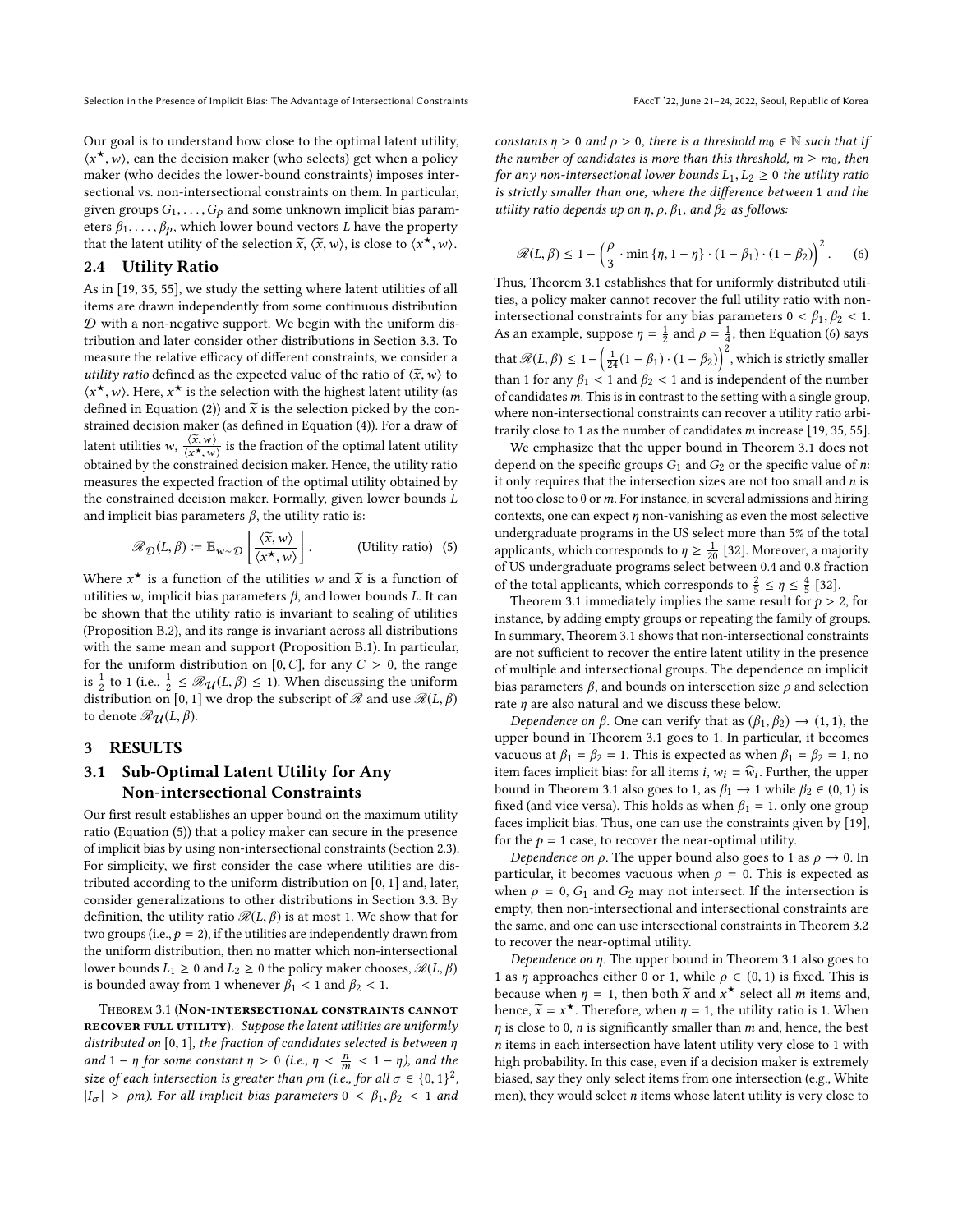n, which is the maximum value of the latent utility when utilities are drawn from the uniform distribution.

The basic property used to prove Theorem [3.1](#page-4-1) is that: Any selection which deviates from proportional representation has a latent utility smaller than optimal. At a high level, Theorem [3.1](#page-4-1) holds because the decision maker can alter their selection by selecting fewer (respectively more) items from  $I_{11} \coloneqq G_1 \cap G_2$  and more (respectively fewer) items from  $I_{01}$  and  $I_{01}$ , while keeping the number of selections from  $G_1$  and from  $G_2$  invariant. In the proof, we show that for any  $L_1$  and  $L_2$ , the decision maker selects a significantly less-than-proportional number of candidates from at least one of the four intersections. The proof of Theorem [3.1](#page-4-1) appears in Supplementary Material A.2 and an overview of the proof appears in Section [4.1.](#page-6-2)

## 3.2 Optimal Latent Utility With Intersectional **Constraints**

Complementing Theorem [3.1,](#page-4-1) we show that, if the policy maker is allowed to place constraints on intersections, then they can recover all but a vanishing (with  $m$ ) fraction of the total latent utility. In particular, for any desired constant  $0 < \varepsilon < 1$ , number of items *m*, and groups  $G_1, \ldots, G_p$ , we give lower bounds  $L_{\sigma} \geq 0$ , for each intersection  $\sigma$ , such that for *any* implicit bias parameters  $0 < \beta_1, \ldots, \beta_p \leq 1$ , constrained selection leads to a utility ratio more than  $1 - \varepsilon$ .

<span id="page-5-1"></span>Theorem 3.2 (Intersectional constraints can (asymp-TOTICALLY) RECOVER FULL UTILITY). Suppose that the fraction of selected candidates is greater than  $\eta$  for some constant  $\eta > 0$ (i.e.,  $\frac{n}{m} > \eta \cdot m$ ). For all constants  $0 < \varepsilon < 1$ ,  $\eta > 0$ , and number of groups  $p \in \mathbb{N}$  there exists a threshold  $m_0 \in \mathbb{N}$  such that if the of groups  $p \in \mathbb{N}$ , there exists a threshold  $m_0 \in \mathbb{N}$ , such that if the number of candidates is more than this threshold,  $m \ge m_0$ , then for any groups  $G_1, \ldots, G_p \subseteq [m]$ , there exist intersectional constraints,  $L_{\sigma} \ge 0$  for each intersection  $\sigma \in \{0,1\}^p$ , which for any implicit<br>bias parameters  $0 < \beta_0$ ,  $\beta_0 < 1$  and any continuous distribution bias parameters  $0 < \beta_1, \ldots, \beta_p \leq 1$  and any continuous distribution D with non-negative support, have a utility ratio at least  $1 - \varepsilon$ , i.e.,  $\mathcal{R}_{\mathcal{D}}(L, \beta) \geq 1 - \varepsilon.$ 

Thus, Theorem [3.2](#page-5-1) shows that a policy maker using intersectional constraints can recover utility ratio arbitrarily close to 1 for any bias parameters  $0 < \beta_1, \beta_2 < 1$ . In contrast to Theorem [3.1,](#page-4-1) here, the difference between the utility ratio and 1 approaches 0 as the number of candidates increase. Moreover, Theorem [3.2](#page-5-1) holds for a larger choice of parameters than Theorem [3.1:](#page-4-1) (1) Any constant  $\eta$ and sizes of the intersections  $(\forall \sigma \in \{0,1\}^m, |I_{\sigma}|)$  that satisfy the conditions in Theorem 3.2 conditions in Theorem [3.1](#page-4-1) also satisfy the conditions in Theorem [3.2,](#page-5-1) and (2) while  $D$  is fixed to be the uniform distribution on [0, 1] in Theorem [3.1,](#page-4-1)  $D$  can be the uniform distribution on [0, 1] or any other continuous distribution in Theorem [3.2.](#page-5-1)

We note that the intersectional constraints promised in Theorem [3.2](#page-5-1) do not depend on the values of the implicit bias parameters  $\beta_1, \ldots, \beta_p$  and the distribution of latent utility  $\mathcal D$  and only depend on the intersection sizes, i.e.,  $|I_{\sigma}|$  for all  $\sigma \in \{0,1\}^p$ . Thus, they are applicable in practice when the amount of implicit bias they are applicable in practice when the amount of implicit bias and utility distributions are not know. Moreover, independence from  $\beta_1, \ldots, \beta_p$  allows the same constraints to be used for different decision makers – who may have different implicit biases – and independence from  $D$  allows them to be used across selection tasks with different utility distributions. Finally, the independence also

allows the constraints to be stable over time, while the implicit bias [\[21,](#page-9-46) [74\]](#page-10-36) and utility distributions may change [\[33\]](#page-9-47). The proof of Theorem [3.2](#page-5-1) appears in Supplementary Material A.3 and its overview appears in Section [4.2.](#page-8-0)

*Independence from*  $\beta$  *and*  $\mathcal{D}$ *.* The independence from  $\beta_1, \ldots, \beta_p$ relies on the fact that if the optimal constrained selection vector  $\widetilde{x}$ picks  $k \in \mathbb{N}$  items from an intersection, then these are the k items with the highest latent utility in the intersection, irrespective of the value of  $\beta_1, \ldots, \beta_p$ . The independence from  $\mathcal D$  relies on the fact that the sets of items selected by  $x^*$  and  $\tilde{x}$  from an intersection<br>only denend on the order of the latent utility of items and not the only depend on the order of the latent utility of items and not the actual values of latent utilities of items. Note, however, that while the lower bound on the utility ratio is independent of  $D$ , the actual utility achieved by the non-intersectional constraints depends on  $\mathcal{D}$ .

Computational Complexity. Since each candidate belongs to exactly one intersection and there are m candidates, there are at most  $m$  non-empty intersections. Hence, even when the total number of intersections  $2^p$  is larger than m, the decision maker has to con-<br>sider at most m (non-ampty) intersections (as they cannot select sider at most m (non-empty) intersections (as they cannot select candidates from empty intersections). Using this, we can show that the decision maker can find  $\tilde{x}$  in  $O(m \log m)$  arithmetic operations.<br>3.3 Extensions of Theorem 3.1 and Theorem 3.2

#### <span id="page-5-2"></span>3.3 Extensions of Theorem [3.1](#page-4-1) and Theorem [3.2](#page-5-1)

Extensions of Theorem [3.1.](#page-4-1) A natural question raised by Theorem [3.1](#page-4-1) is: How small can the upper bound on  $\mathcal{R}(L, \beta)$  be? We show that  $\mathcal{R}(L, \beta) \leq \frac{8}{9} + \frac{3}{2} \cdot \max(\beta_1, \beta_2)$ . While this bound becomes vacuous when either  $\beta_1 \geq \frac{2}{27}$  or  $\beta_2 \geq \frac{2}{27}$ , in the regime of large implicit<br>bise i.e. when  $\beta_1$  and  $\beta_2$  are close to 0, this bound enprocedure  $\frac{8}{3}$ bias, i.e., when  $\beta_1$  and  $\beta_2$  are close to 0, this bound approaches  $\frac{8}{9}$ .

<span id="page-5-0"></span>PROPOSITION 3.3. Suppose the latent utilities are uniformly distributed on [0, 1], the fraction of candidates selected is  $\frac{1}{2}$  (i.e.,  $\frac{n}{m} = \frac{1}{2}$ ), and G<sub>1</sub> and G<sub>2</sub> are such that all intersections have size  $\frac{m}{n}$  (i.e. and  $G_1$  and  $G_2$  are such that all intersections have size  $\frac{m}{4}$  (i.e.,  $f_{\text{on all}} = (0, 1)^2 \mid I_1 = m$ ). For all implicit his parameters for all  $\sigma \in \{0,1\}^2$ ,  $|I_{\sigma}| = \frac{m}{4}$ ). For all implicit bias parameters  $0 < \beta$ ,  $\beta_0 < 1$  and for all non-intersectional lower-bound constraint  $0 < \beta_1, \beta_2 \leq 1$  and for all non-intersectional lower-bound constraint  $L_1, L_2 \geq 0$ , there exists an threshold  $m_0 \in \mathbb{Z}$ , such that for all  $m \geq m_0$ , the utility ratio is upper bounded by a quantity that approaches  $\frac{8}{9}$  as  $\beta_1$  and  $\beta_2$  go to 0, where the specific dependence of the upper bound on  $\beta_1$  and  $\beta_2$  is as follows:  $\Re(L, \beta) \leq \frac{8}{9} + \frac{3}{2} \cdot \max(\beta_1, \beta_2)$ .

We do not know if the bound in Proposition [3.3](#page-5-0) is tight but conjecture that it cannot go below  $\frac{8}{9}$  for the uniform distribution. The proof of Proposition [3.3](#page-5-0) appears in Supplementary Material A.4.

Another question is if Theorem [3.1](#page-4-1) is specific to the uniform distribution of utilities or to the implicit bias model in Equation [\(1\)](#page-3-1). Other relevant distribution families include power-law and truncated normal. These families arise in peer-review and university admissions as distributions of citations [\[22\]](#page-9-48) and test scores, e.g., SAT [\[33\]](#page-9-47), respectively. As for the implicit bias model, Equation [\(1\)](#page-3-1) assumes that implicit bias experienced by an item  $i$  in two groups, say,  $G_1$  and  $G_2$  is exactly the product of the implicit bias parameters  $\beta_1$  and  $\beta_2$  of these groups, i.e.,  $\beta_1\beta_2$ . But depending on the specific context, the implicit bias could be more severe, e.g.,  $(\beta_1 \beta_2)^2$ , or less severe, e.g.,  $(\beta_1 \beta_2)^{\frac{1}{2}}$ .

We show that a version of Theorem [3.1](#page-4-1) holds for truncated power-law and normal distributions and the above implicit bias models. We consider a family of models where the implicit bias at each intersection  $\sigma$  is given by a strictly increasing function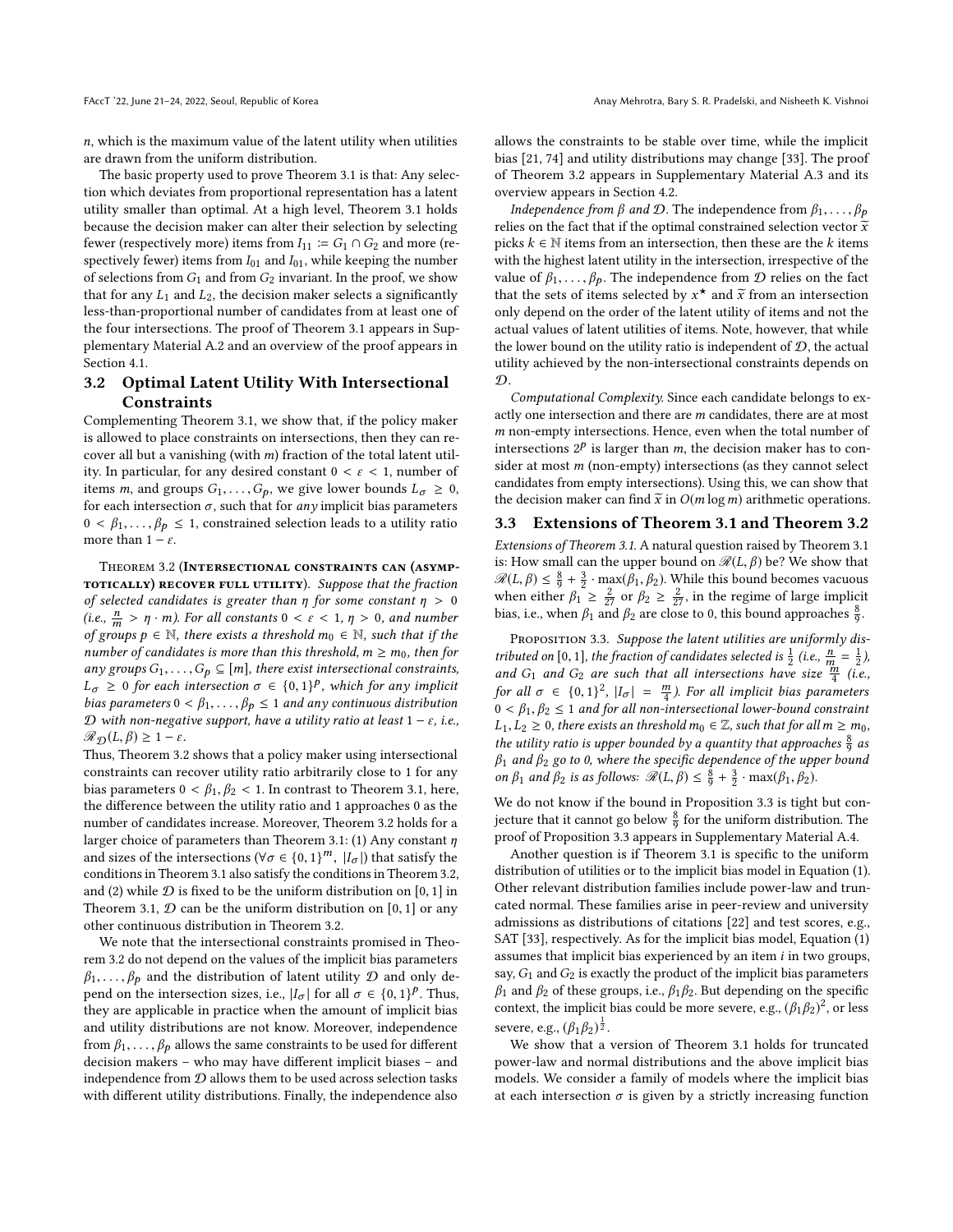$b_{\sigma} : \mathbb{R}_{\geq 0} \to \mathbb{R}_{\geq 0}$ , such that, the observed utility of each item  $i \in I_{\sigma}$ in this intersection is:

$$
\widehat{w}_i \coloneqq b_{\sigma}(w_i). \tag{7}
$$

This model captures the model in Equation (1) when  $b_{\sigma}(x) \coloneqq x \cdot$ This model captures the model in Equation [\(1\)](#page-3-1) when  $b_{\sigma}(x) := x \cdot \prod_{\ell \in [p] : \sigma_{\ell} = 1} \beta_{\ell}$ . Further, when  $p = 2$ , changing  $b_{11}(x) := x \cdot (\beta_1 \beta_2)^2$ or  $b_{11}(x) = x \cdot (\beta_1 \beta_2)^{\frac{1}{2}}$  in the previous sentence captures the models<br>mentioned above. We prove a version of Theorem 3.1 under the mentioned above. We prove a version of Theorem [3.1](#page-4-1) under the following assumption:

<span id="page-6-4"></span>ASSUMPTION 1. There are constants  $c, d > 0$  such that the probability density function of  $\mathcal{D}, \mu_{\mathcal{D}}$ , is differentiable and for all x in the support of D and takes values between c and  $\frac{1}{c}$  (i.e.,  $c \leq \mu_D(x) \leq \frac{1}{c}$ ), and the bias function for each intersection (i.e., b. for each  $\pi \in \{0, 1\}$ ) the bias function for each intersection (i.e.,  $b_{\sigma}$  for each  $\sigma \in \{0,1\}^p$ )<br>is differentiable, takes value at most  $\frac{1}{n}$  (i.e., b (x)  $\leq \frac{1}{n}$ ) and hes a is differentiable, takes value at most  $\frac{1}{c}$  (i.e.,  $b_{\sigma}(x) \leq \frac{1}{c}$ ), and has a devicative late some d and  $\frac{1}{c}$  (i.e.,  $d \leq k'$  (i.e.,  $\frac{1}{c}$ ) for each u in the derivative between d and  $\frac{1}{c}$  (i.e.,  $d \leq b'_{\sigma}(x) \leq \frac{1}{c}$ ) for each x in the support of  $\Omega$ support of D.

The assumption on  $b'_{\sigma}$  ensures that two items with similar latent utilities also have similar observed utilities: if  $|w_{\sigma} - w_{\sigma}| = c$  then utilities also have similar observed utilities: if  $|w_i - w_j| = \varepsilon$  then<br> $d_{\varepsilon} \leq |\widehat{G}| \leq \varepsilon$ . The functions he show up in the generalization  $d\varepsilon \leq |\widehat{w}_i - \widehat{w}_j| \leq \frac{\varepsilon}{c}$ . The functions  $b_{\sigma}$  show up in the generalization of Theorem 3.1, and the upper bound on h<sub>as</sub> is needed to re-scale the of Theorem [3.1,](#page-4-1) and the upper bound on  $b_{\sigma}$  is needed to re-scale the right-hand side of Equation (8) to be non-negative. The assumption right-hand side of Equation [\(8\)](#page-6-3) to be non-negative. The assumption on  $D$  is satisfied, for instance, by the truncated normal and powerlaw distributions: This is because their probability density functions are bounded between two positive constants at any point in the support. As opposed to them, the *un-truncated* normal and powerlaw distributions do not satisfy Assumption [1,](#page-6-4) this is because their probability density function,  $\mu$ , approaches 0 for large values (i.e.,  $\mu(x) \rightarrow 0$  as  $x \rightarrow \infty$ ) and, hence, does not satisfy the lower bound. Because of this, for these distributions, the constant  $c$  decreases as the upper-end of the truncation interval increases. Further, the extensions of the model in Equation [\(1\)](#page-3-1) discussed above also satisfy Assumption [1:](#page-6-4) In particular, if  $D$  is the uniform distribution on [0, [1](#page-6-4)] then Assumption 1 holds for  $c = 1$  and for  $d = (\beta_1 \beta_2)^2$  (and  $d = (\beta_1 \beta_2)^{\frac{1}{2}}$  respectively).<br>
THEOREM 3.4 Suppose

<span id="page-6-0"></span>Theorem 3.4. Suppose the fraction of candidates selected is between  $\eta$  and  $1 - \eta$  for some constant  $\eta > 0$  (i.e.,  $\eta < \frac{n}{m} < 1 - \eta$ ), and<br>the size of each intersection is at least om (i.e., for all  $\sigma \in \{0, 1\}^2$ the size of each intersection is at least  $\rho m$  (i.e., for all  $\sigma \in \{0,1\}^2$ ,<br> $|I| > \rho m$ ) Under the implicit bias model in Equation (7) for any con- $|I_{\sigma}| > \rho m$ ). Under the implicit bias model in Equation [\(7\)](#page-6-5), for any continuous distribution  $D$  with non-negative support and set of strictly increasing functions  $b_{\sigma} : \mathbb{R}_{\geq 0} \to \mathbb{R}_{\geq 0}$ , where there is one function for each intersection  $\sigma \in \{0,1\}^2$ , if Assumption [1](#page-6-4) holds, then there is<br>a threshold  $m_0 \in \mathbb{N}$  such that when the number of candidates is more a threshold  $m_0 \in \mathbb{N}$  such that when the number of candidates is more than this threshold,  $m \geq m_0$ , any non-intersectional lower-bound constraint  $L_1, L_2 \geq 0$  the utility ratio  $\mathcal{R}_{\mathcal{D}}(L, \beta)$  is at-most

$$
1 - \left(c^4 \rho \min \left\{ \eta, 1 - \eta \right\} \left( b_{00} - b_{10} - b_{01} + b_{11} \right) \circ \left( F_{\mathcal{D}}^{-1} \left( 1 - \frac{n}{m} \right) \right) \right)^2.
$$
<sup>(8)</sup>

Thus, for any bias functions and distributions for which  $(b_{00} - b_{10} - b_{10})$  $b_{01} + b_{11}$ )  $\circ \left( F_{\mathcal{D}}^{-1} \left( 1 - \frac{n}{m} \right) \right)$  is non-zero, Theorem [3.4](#page-6-0) shows that the utility ratio is strictly smaller than 1 for any non-intersectional lower bounds  $L_1$  and  $L_2$ . Complementing this, we show that when this specific additive quantity is 0, there are non-intersectional constraints which recover near-optimal latent utility (Proposition A.27). We present the proof of Theorem [3.4](#page-6-0) in Supplementary Material

A.5 and discuss how it differs from the proof of Theorem [3.1](#page-4-1) in Section [4.1.](#page-6-2)

<span id="page-6-5"></span>Extensions of Theorem [3.2.](#page-5-1) The proof of Theorem [3.2](#page-5-1) only needs the following property of the implicit bias model: For two items in the same intersection, the order of their latent utilities is the same as the order of their observed utilities. Abstracting this leads us to the generalization of Theorem [3.2](#page-5-1) to the implicit bias in Equation [\(7\)](#page-6-5), which was discussed in Section [3.1.](#page-4-5) This, in particular, shows that intersectional constraints can have an arbitrarily high utility ratio for the generalization of the model of implicit bias considered in Theorem [3.4.](#page-6-0)

<span id="page-6-1"></span>COROLLARY 3.5. Suppose that the fraction of candidates selected is equal to some constant  $\eta > 0$  (i.e.,  $\frac{n}{m} = \eta$ ). Given  $0 < \varepsilon < 1$  and  $\eta > 0$ , consider the threshold mo in Theorem 3.2, for all  $m > m_0$  and group consider the threshold  $m_0$  in Theorem [3.2,](#page-5-1) for all  $m \ge m_0$  and group structures  $G_1, \ldots, G_p \subseteq [m]$ , the intersectional lower bound L from Theorem [3.2](#page-5-1) are such that, for any set of strictly increasing functions  $b_{\sigma} : \mathbb{R}_{\geq 0} \to \mathbb{R}_{\geq 0}$ , where there is one function for each intersection  $\sigma \in \{0, 1\}^p$ , they satisfy  $\mathcal{R}_{\mathcal{D}}(L, \beta) \geq 1 - \varepsilon$ .

Finally, we state a desirable fairness property of the constraints in Theorem [3.2.](#page-5-1) For each intersection  $\sigma \in \{0, 1\}^p$ , the constraints in<br>Theorem 2.2 satisfy  $I_{\sigma} > (1, \alpha)$ ,  $\pi \begin{vmatrix} I_{\sigma} \\ I_{\sigma} \end{vmatrix}$ . Using for small a  $\alpha$ , 0 the Theorem [3.2](#page-5-1) satisfy  $L_{\sigma} \geq (1-\varepsilon) \cdot n \cdot \frac{|I_{\sigma}|}{m}$ . Hence, for small  $\varepsilon > 0$ , the constrained decision maker must select at least a near-proportional constrained decision maker must select at least a near-proportional number of items from each intersection. Thus, these constraints can be seen as a form of affirmative action.

## 4 OVERVIEW OF PROOFS

#### <span id="page-6-2"></span>4.1 Proof Overview of Theorem [3.1](#page-4-1)

In this section, we explain the key ideas in the proof of Theorem [3.1](#page-4-1) under some simplifying assumptions. Recall that utility ratio is  $\mathscr{R}(L,\beta) \coloneqq \mathbb{E}_{w} \left[ \frac{\langle \widetilde{x},w \rangle}{\langle x^{\star},w \rangle} \right]$  $\langle x^{\star}, w \rangle$ where  $\tilde{x}$  is the selection picked by the constrained decision maker (as defined in Equation [\(4\)](#page-3-3)) and  $x^{\star}$  is the selection with the highest latent utility (as defined in Equation (2)) selection with the highest latent utility (as defined in Equation [\(2\)](#page-3-2)). We are given the implicit bias parameters  $0 < \beta_1, \beta_2 \le 1$  and the guarantee that for some  $\eta > 0$  and  $\rho > 0$ ,

$$
\forall \sigma \in \{0, 1\}^2, \quad \rho < \frac{|I_{\sigma}|}{m} < 1 - \rho \quad \text{and} \quad \eta < \frac{n}{m} < 1 - \eta.
$$
 (9)

For  $\eta, \rho > 0$ , let  $\phi(\beta_1, \beta_2) := \left(\frac{\rho}{3} \min{\{\eta, 1 - \eta\}} (1 - \beta_1)(1 - \beta_2)\right)^2$ Our goal is to show that

<span id="page-6-7"></span><span id="page-6-6"></span>
$$
\max_{L_1, L_2 \in \mathbb{Z}_{\geq 0}} \mathcal{R}(L, \beta) \leq 1 - \phi(\beta). \tag{10}
$$

In this overview, our first simplifying assumption is that for all  $L$  and In this overview, our first simplifying assumption is that for all L and<br>  $\mathcal{C}(\mathcal{X}, \mathcal{Y}) = \mathbb{E}[\mathcal{X}, \mathcal{Y}] = \mathbb{E}[\mathcal{X}, \mathcal{Y}] = \mathbb{E}[\mathcal{X}, \mathcal{Y}]$  $\beta: \mathscr{R}(L,\beta) := \mathbb{E}_{w} \left[ \frac{\langle \widetilde{x},w \rangle}{\langle x^{\star},w \rangle} \right]$  $\langle x^{\star}, w \rangle$  $\left] = \frac{\mathbb{E}_{w}[\langle \tilde{x}, w \rangle]}{\mathbb{E}_{w}[\langle x^{\star}, w \rangle]}$ . This assumption is *not* true. In the proof, we remove it by showing that the distribution of  $\langle x^*, w \rangle$  is concentrated around its mean. Since  $x^*$  is not a function<br>of L under the above assumption, it suffices to show that of L, under the above assumption, it suffices to show that

$$
\max_{\{1, L_2 \in \mathbb{Z}_{\geq 0} \mathbb{E}_W \left[ \langle \widetilde{x}, w \rangle \right] \leq (1 - \phi(\beta)) \cdot \mathbb{E}_W \left[ \langle x^{\star}, w \rangle \right]. \tag{11}
$$

<span id="page-6-3"></span>L<sub>1</sub>,L<sub>2</sub> ∈Z<sub>≥0</sub>  $\omega$  ((x, m) = (x + y(y)) =  $\omega$  ((x, m)) = (x + y(y)) = (x + y(y)) = (x + y(y)) = (x + y(y)) = (x + y(y)) = (x + y(y)) = (x + y(y)) = (x + y(y)) = (x + y(y)) = (x + y(y)) = (x + y(y) = (x + y(y) = (x + Equation [\(11\)](#page-6-6) could be to compute  $\mathbb{E}_w$   $[\langle \tilde{x}, w \rangle]$  explicitly as a function of L and then verify Equation (11). This is the annoach that tion of L and then verify Equation [\(11\)](#page-6-6). This is the approach that [\[19\]](#page-9-22) take for a single group. In their case, there is a simple iterative algorithm that, given  $L_1$  and observed utilities, computes  $\widetilde{x}$ . The algorithm is as follows: Pick  $L_1$  items with the highest observed utility from  $G_1$  and from the remaining items pick  $n - L_1$  items that

<sup>&</sup>lt;sup>1</sup>Given functions  $f_1$ ,  $f_2$ ,  $f_3$ , and  $f_4$ , and a number  $x \in \mathbb{R}$ , we use  $(f_1 + f_2 + f_3 + f_4) \circ (x)$ to denote  $f_1(x) + f_2(x) + f_3(x) + f_4(x)$ .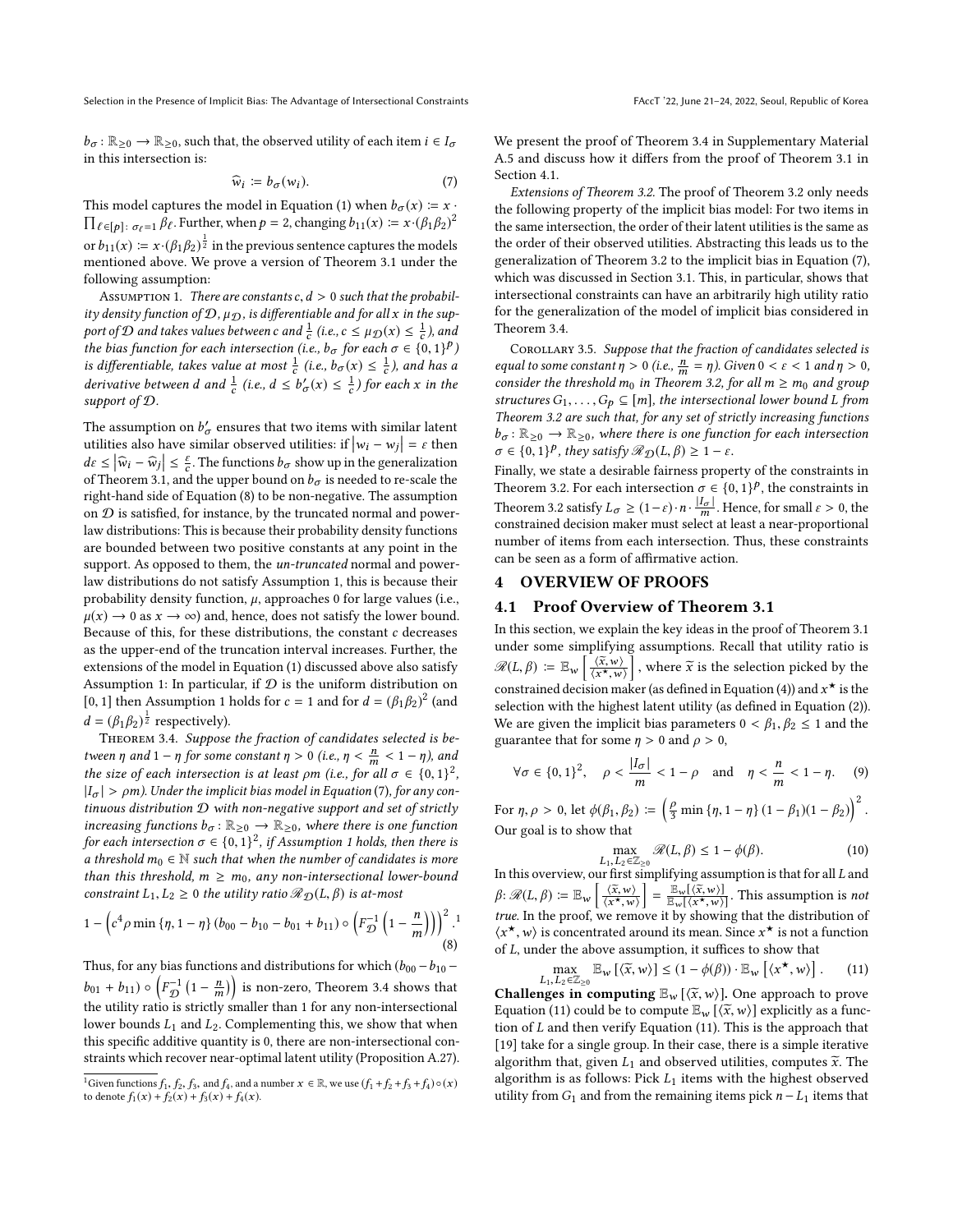have the highest observed utility. [\[19\]](#page-9-22) analyze this algorithm to compute  $\mathbb{E}_{w}$  [ $\langle \tilde{x}, w \rangle$ ] as a function of  $L_1$ .<br>This algorithm and analysis straightfc

This algorithm and analysis straightforwardly extends to multiple non-overlapping groups: For each  $\ell \in [p]$ , pick  $L_{\ell}$  items with the highest observed utility from  $G_{\ell}$ , then from the remaining items highest observed utility from  $G_{\ell}$ , then from the remaining items<br>pick  $n - L_1 - L_2 - \cdots - L_n$  items that have the highest observed pick  $n - L_1 - L_2 - \cdots - L_p$  items that have the highest observed utility. However, this algorithm breaks down when groups overlap. This is because items at intersections of multiple groups can satisfy multiple lower bounds. Moreover, at least in the case where the number of groups,  $p$ , is non-constant we do not expect there to be a simple algorithm which computes  $\widetilde{x}$ : This is because the NP-complete hitting set problem reduces to checking if  $\widetilde{x}$  exists, i.e., if the specified lower bounds are satisfiable.

Instead of computing  $\mathbb{E}_w$  [ $\langle \overline{x}, w \rangle$ ] as a function of L, we express  $\langle \overline{x}, w \rangle$ ] and  $\mathbb{E}$   $\langle x^*, w \rangle$ ] as solution to two optimization pro- $\mathbb{E}_{w}[\langle \widetilde{x}, w \rangle]$  and  $\mathbb{E}_{w}[\langle \widetilde{x}, w \rangle]$  as solution to two optimization programs. Then, we directly upper bound the ratio  $\frac{\mathbb{E}_{w}[(\overline{x}, w)]}{\mathbb{E}_{w}[(x^{\star}, w)]}$  by analyzing the optimization programs.

Step 1: Reduce computing  $x^*$  and  $\widetilde{x}$  to a small number of variables.<br>Yonerty of both  $x^*$  and  $\widetilde{x}$  is that if they pick k items from L – then A property of both  $x^*$  and  $\tilde{x}$  is that if they pick k items from  $I_{\sigma}$ , then<br>these are the k items with the bighest latent utility or equivalently these are the  $k$  items with the highest latent utility, or *equivalently* the highest observed utility, in  $I_{\sigma}$  (see Observation A.6). Hence, determining  $x^*$  and  $\tilde{x}$  reduces to computing, the following quantities<br>for each  $\tilde{\sigma} \in \{0, 1\}^2$   $K^* := \sum_{x} x^*$  and  $\tilde{K} := \sum_{x} \tilde{x}$ . for each  $\sigma \in \{0, 1\}^2$ <br>Step 2: Express K

each  $\sigma \in \{0,1\}^2 K^{\star}_{\sigma} := \sum_{i \in I_{\sigma}} x^{\star}_{i}$  and  $\widetilde{K}_{\sigma} := \sum_{i \in I_{\sigma}} \widetilde{x}_{i}$ .<br>Step 2: Express  $K^{\star}$  and K as solutions to different optimization<br>phlams. Since  $x^{\star}$  and  $\widetilde{x}$  are functions of randomly gener problems. Since  $x^*$  and  $\tilde{x}$  are functions of randomly generated<br>utilities they and hance  $K^*$  and  $\tilde{K}$  are random variables. Under utilities, they and, hence,  $K^*$  and  $\widetilde{K}$  are random variables. Under  $\Lambda$  commution (0), we show that  $K^*$  and  $\widetilde{K}$  are concentrated around Assumption [\(9\)](#page-6-7), we show that  $K^*$  and  $\widetilde{K}$  are concentrated around the optimizare of optimization problems (13) and (14) reconcitively: the optimizers of optimization problems [\(13\)](#page-7-0) and [\(14\)](#page-7-1) respectively; where for any  $\gamma \in [0, 1]^4$  and  $k \in \mathbb{R}^4_{\geq 0}$ 

$$
f_Y(k) := \sum_{\sigma} \gamma_{\sigma} |I_{\sigma}| \cdot \int_{1 - \frac{k_{\sigma}}{|I_{\sigma}|}}^{1} x dx. \tag{12}
$$

 $argmax_k$   $f_1(k)$ ,

$$
\max_{k} f_1(k),
$$
\n
$$
\text{s.t., } \sum_{\sigma} k_{\sigma} = n,
$$
\n
$$
\forall \sigma \in \{0, 1\}^2, \quad 0 \le k_{\sigma} \le |I_{\sigma}|.
$$
\n
$$
(13)
$$

$$
\arg\max_{k} \quad f_{\beta}(k),
$$
\n
$$
\text{s.t.,} \quad k_{10} + k_{11} \ge L_1 \text{ and } k_{01} + k_{11} \ge L_2,
$$
\n
$$
\sum_{\sigma} k_{\sigma} = n,
$$
\n
$$
(14)
$$

$$
\forall \sigma \in \{0,1\}^2, \ 0 \le k_{\sigma} \le |I_{\sigma}| \,. \tag{15}
$$

While the integral in Equation [\(12\)](#page-7-2) can be computed exactly, we use the integral-form because it generalizes to other distributions and bias functions, where the resulting integral may not be possible to compute. Let  $x(k)$  be the selection that picks  $k_{\sigma}$  items with the highest latent utility from  $I_{\sigma}$  for all  $\sigma \in \{0, 1\}^2$ . Suppose k<br>is feasible for Program (13) and Program (14). The constraints in is feasible for Program [\(13\)](#page-7-0) and Program [\(14\)](#page-7-1). The constraints in Program [\(13\)](#page-7-0) ensure  $x(k)$  selects a total of *n* candidates, and the additional constraints in Program  $(14)$  ensure  $x(k)$  picks at least  $L_1$  and  $L_2$  candidates from  $G_1$  and  $G_2$ .  $f_\beta(k)$  roughly measures the expected *observed* utility of  $x(k)$  and  $f_1(k)$  roughly measures the expected *latent* utility  $x(k)$ :

$$
f_{\beta}(k) = \mathbb{E}\left[\langle x(k), \widehat{w} \rangle\right] \pm O(m^{-1}) \& f_1(k) = \mathbb{E}\left[\langle x(k), w \rangle\right] \pm O(m^{-1}).
$$
\n(16)

f<sub>1</sub> and  $f_\beta$  can be shown to be strongly concave for all *y*, and hence,<br>Programs (13) and (14) have unique solutions. Formally, we prove Programs [\(13\)](#page-7-0) and [\(14\)](#page-7-1) have unique solutions. Formally, we prove the following concentration bound on  $K^{\star}$  and  $\widetilde{K}$ .

<span id="page-7-7"></span>LEMMA 4.1. Let  $s^*$  and  $\widetilde{s}$  be the optimizers of Programs [\(13\)](#page-7-0) and [\(14\)](#page-7-1) respectively. With probability at least  $1 - O(m^{-\frac{1}{4}})$ ,

$$
\forall \sigma \in \{0,1\}^2, \quad |K_{\sigma}^{\star} - s_{\sigma}^{\star}| \le O(nm^{-\frac{1}{4}}) \& |\widetilde{K}_{\sigma} - \widetilde{s}_{\sigma}| \le O(nm^{-\frac{1}{4}}).
$$

Suppose that  $K^{\star}$  and  $\widetilde{K}$  are equal to minimizers of Programs [\(13\)](#page-7-0)<br>and (14) with probability 1. Then, from Equation (16) and [\(14\)](#page-7-1) with probability 1. Then, from Equation [\(16\)](#page-7-3),

$$
\mathbb{E}\left[\langle x^{\star},w\rangle\right] = f_1(K^{\star}) \pm O(m^{-1}) \& \mathbb{E}\left[\langle \widetilde{x},w\rangle\right] = f_1(\widetilde{K}) \pm O(m^{-1}).
$$

Suppose these hold with equality. Then because the feasible region of Program [\(13\)](#page-7-0) is a superset of the feasible region of Program [\(14\)](#page-7-1) and  $K^*$  maximizes  $f_1$  over the feasible region of Program [\(13\)](#page-7-0), it fol-<br>lowe that  $f_1(\widetilde{K}) = \mathbb{E}[f_1(\widetilde{K}, \omega)] \in \mathbb{E}[f_2(\widetilde{K}, \omega)] = f_1(K^*)$ . The question lows that  $f_1(\widetilde{K}) = \mathbb{E}[(\widetilde{x}, w)] \leq \mathbb{E}[(x^*, w)] = f_1(K^*)$ . The question is: Is  $f_1(\hat{K})$  significantly smaller than  $f_1(K^{\star})$ ? Does Equation [\(17\)](#page-7-4) (below) hold?

<span id="page-7-4"></span>
$$
f_1(\widetilde{K}) \le (1 - \phi(\beta)) \cdot f_1(K^{\star}). \tag{17}
$$

Step 3: Prove Equation [\(17\)](#page-7-4) (Main argument). Our first observation is that both  $f_1$  is  $\frac{1}{(1-\rho)m}$ -strongly concave and  $f_\beta$  is  $\frac{1}{\rho m}$ -Lipschitz<br>continuous Heing the gradient test, we can applytically solve Proto that both  $f_1$  is  $\frac{1}{(1-\rho)m}$ -strongly concave and  $f_\beta$  is  $\frac{1}{\rho m}$ -Lipschitz<br>continuous. Using the gradient test, we can analytically solve Pro-gram [\(13\)](#page-7-0) to get  $K^* := \left\{ |I_{\sigma}| \cdot \frac{n}{m} \right\}_{\sigma \in \{0,1\}^2}$ . The claim follows be-<br>same if  $\widetilde{\kappa}$  satisfies any in squality in Equation (15) with squality cause if  $\widetilde{K}$  satisfies any inequality in Equation [\(15\)](#page-7-5) with equality, then  $\|K^* - \widetilde{K}\|_2$  is large. Namely,

<span id="page-7-6"></span>
$$
||K^{\star} - \widetilde{K}||_2^2 \ge 2nm(1 - \rho) \cdot \phi(\beta).
$$
 (18)

<span id="page-7-2"></span><span id="page-7-0"></span>Hence, by the  $\frac{1}{(1-\rho)m}$ -strong convexity of  $f_1$  and the fact that  $f(K^{\star}) \leq n$ , Equation [\(17\)](#page-7-4) holds. Otherwise if  $\widetilde{K}$  satisfies all in-<br>equalities in Equation (15) with strict inequality then because Proequalities in Equation [\(15\)](#page-7-5) with strict inequality, then because Pro-gram [\(14\)](#page-7-1) has only three other constraints, while  $\widetilde{K}$  has four coordinates, it follows that there is some constant  $t_0 > 0$  and a vector, namely  $v := (1, -1, -1, 1)$  such that for all  $-t_0 \le t \le t_0$ ,  $\widetilde{K} + tv$  is feasible for Program [\(14\)](#page-7-1). Since  $\overline{K}$  is the optimal solution of Program [\(14\)](#page-7-1), this implies that

$$
\langle \nabla f_{\beta}(\widetilde{K}), \upsilon \rangle = 0. \tag{19}
$$

<span id="page-7-1"></span>Using the value of  $K^{\star}$ , we have

$$
\left\langle \nabla f_{\beta}(K^{\star}), v \right\rangle = \left(1 - \frac{n}{m}\right) \cdot \left(1 - \beta_1\right) \cdot \left(1 - \beta_2\right). \tag{20}
$$

<span id="page-7-5"></span>This is sufficient to show that, in this case,  $\|\nabla f_{\beta}(\widetilde{K}) - \nabla f_{\beta}(K^{\star})\|_2$ is large:

$$
\begin{aligned} \|\nabla f_\beta(\widetilde{K})-\nabla f_\beta(K^\star)\|_2 & \geq \frac{1}{\|v\|_2} \cdot \left|\left\langle \nabla f_\beta(\widetilde{K})-\nabla f_\beta(K^\star), v\right\rangle\right| \\ \stackrel{(19)_\pm(20)}{=} \frac{1}{2}\left(1-\frac{n}{m}\right)\cdot(1-\beta_1)\cdot(1-\beta_2)\,. \end{aligned}
$$

Combined with the fact that  $f_\beta$  is  $\frac{1}{\rho m}$ -Lipschitz continuous, this implies that  $||K^* - \widetilde{K}||_2^2 \ge \frac{\beta}{2}$ <br>2mn(1 – 0),  $\phi(\beta)$ . Thus in the  $\frac{2m^2}{4} \cdot (1 - \frac{n}{m})$  $\int_0^2 \cdot (1 - \beta_1)^2 \cdot (1 - \beta_2)^2 \ge$  $2mn(1-\rho)\cdot\phi(\beta)$ . Thus, in this case also Equation [\(18\)](#page-7-6) follows from  $\frac{1}{(1-\rho)m}$ -strong convexity of  $f_1$ .<br>
Ceneralization to other hias f

<span id="page-7-3"></span>Generalization to other bias functions and distributions. The proof of Theorem [3.4](#page-6-0) is analogous to that of Theorem [3.1.](#page-4-1) Let  $F_{\mathcal{D}}$  be the cumulative distribution function of  $D$  and  $\mu_{\mathcal{D}}$  be the probability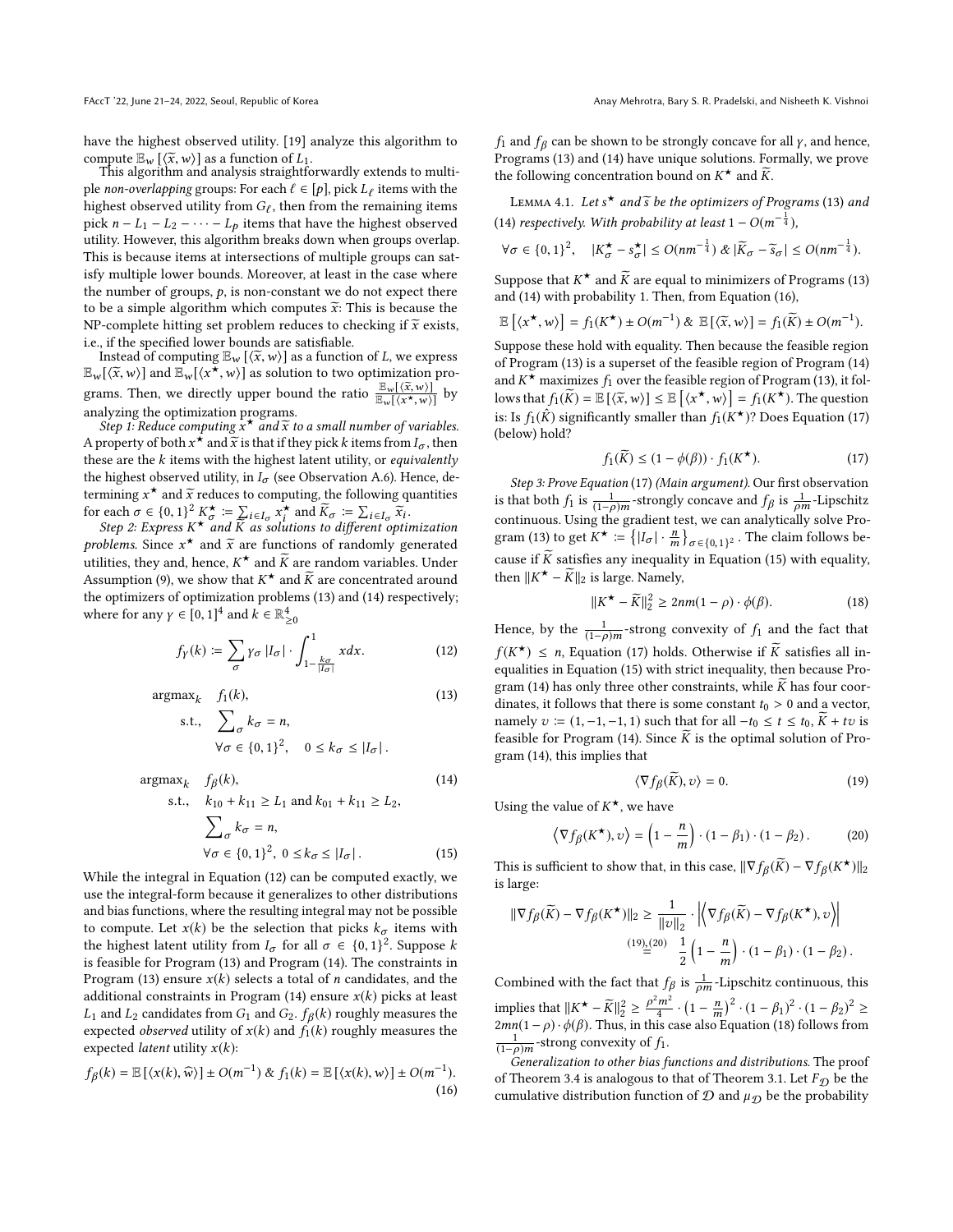density function of  $D$ . The main difference is that  $f_1$  and  $f_\beta$  change to

$$
f_1(k) := \sum_{\sigma} |I_{\sigma}| \int_{z_{\sigma}(k)}^{z_{\sigma}(0)} x d\mu_{\mathcal{D}}(x), \text{ and}
$$
  

$$
f_b(k) := \sum_{\sigma} |I_{\sigma}| \int_{z_{\sigma}(k)}^{z_{\sigma}(0)} b_{\sigma}(x) d\mu_{\mathcal{D}}(x)
$$
(21)

where  $z_{\sigma}(k) := F_{\mathcal{D}}^{-1} \left(1 - \frac{k_{\sigma}}{|\mathcal{I}_{\sigma}|}\right)$ . Where  $z_{\sigma}(k)$  is equallent parameter in Eq. we choose this definition of  $f(x)$ because of a similar reason: Under the general bias model and distribution,  $f_b(k)$ , roughly, measures the expected *observed* utility<br>of  $x(k)$  and  $f_c(k)$ , roughly, measures the expected *latent* utility  $x(k)$ of  $x(k)$  and  $f_1(k)$ , roughly, measures the expected *latent* utility  $x(k)$ . Next, we prove Lemma [4.1](#page-7-7) for the new definition of  $f$ . The rest of the proof follows analogously once we prove that  $f_1$  is  $\frac{\Omega(1)}{(1-\rho)m}$ .

strongly concave and  $f_b$  is  $\frac{O(1)}{\rho m}$ -Lipschitz continuous

#### <span id="page-8-0"></span>4.2 Proof Overview of Theorem [3.2](#page-5-1)

In the proof we show that with high probability, for each intersection  $\sigma \in \{0, 1\}^p$ :  $\frac{\sum_{i \in I_{\sigma}} \tilde{x}_i w_i}{\sum_{i \in I_{\sigma}} x_i^* w_i} > 1 - \frac{\varepsilon}{2}$ . This implies:

$$
\frac{\langle \widetilde{x}, w \rangle}{\langle x^{\star}, w \rangle} = \frac{\sum_{\sigma} \sum_{i \in I_{\sigma}} \widetilde{x}_{i} w_{i}}{\sum_{\sigma} \sum_{i \in I_{\sigma}} x_{i}^{\star} w_{i}} > \frac{\sum_{\sigma} \sum_{i \in I_{\sigma}} x_{i}^{\star} w_{i}}{\sum_{\sigma} \sum_{i \in I_{\sigma}} x_{i}^{\star} w_{i}} \left(1 - \frac{\varepsilon}{2}\right) > 1 - \frac{\varepsilon}{2}.
$$
\n(22)

The claimed result follows by taking the expectation of the above quantity. At a high level, our strategy is to find constraints such that  $\widetilde{x}$  selects a similar number of items from each intersection as bias model: If  $\tilde{x}$  picks K items from any intersection  $I_{\sigma}$ , then these<br>are the K items with the highest latent utility in I. (Observation  $x^*$ . This suffices to prove the result due to a property of the implicit are the K items with the highest latent utility in  $I_{\sigma}$  (Observation A.6).

To see why this suffices, let  $v_1 \le v_2 \le \cdots \le v_{|I_{\sigma}|}$  be the latent utilities of items in  $I_{\sigma}$  in non-increasing order. Let N and  $\widetilde{N}$  be the random variables counting the number of items  $x^*$  and  $\tilde{x}$  select from L. Using the above observation, we know that  $x^*$  and  $\tilde{x}$  select from  $I_{\sigma}$ . Using the above observation, we know that  $x^*$  and  $\tilde{x}$  select<br>the items  $x_1, x_2, \ldots, x_N$  and  $x_1, x_2, \ldots, x_N$  respectively. Hence the items  $v_1, v_2, \ldots, v_N$  and  $v_1, v_2, \ldots, v_{\widetilde{N}}$  respectively. Hence,

$$
\frac{\sum_{i \in I_{\sigma}} \widetilde{x}_{i} w_{i}}{\sum_{i \in I_{\sigma}} x_{i}^{*} w_{i}} \ge \frac{\sum_{j=1}^{\widetilde{N}} v_{j}}{\sum_{i \in I_{\sigma}} x_{i}^{*} w_{i}} = \frac{\sum_{j=1}^{\widetilde{N}} v_{j}}{\sum_{j=1}^{\widetilde{N}} v_{j}} = \frac{\sum_{j=1}^{\widetilde{N}} v_{j}}{\sum_{j=1}^{\widetilde{N}} v_{j} + \sum_{j=\widetilde{N}+1}^{\widetilde{N}} v_{j}}
$$

Using that for all  $c \ge 0$ ,  $\frac{x}{c+x}$  is an increasing function of x, we have

$$
\frac{\sum_{i \in I_{\sigma}} \widetilde{x}_{i} w_{i}}{\sum_{i \in I_{\sigma}} x_{i}^{*} w_{i}} \geq \frac{\widetilde{N} \cdot v_{\widetilde{N}}}{\widetilde{N} \cdot v_{\widetilde{N}} + \sum_{j=\widetilde{N}+1}^{N} v_{j}} \geq \frac{\widetilde{N} \cdot v_{\widetilde{N}}}{\widetilde{N} \cdot v_{\widetilde{N}} + (N - \widetilde{N}) \cdot v_{\widetilde{N}}} = \frac{\widetilde{N}}{N}
$$
\n(23)

Thus, if  $\frac{N}{N} > 1 - \frac{\varepsilon}{2}$  with high probability for all  $\sigma \in \{0, 1\}^p$ , then for all  $\sigma \in \{0, 1\}^2$ , it holds that  $\frac{\sum_{i \in I_{\sigma}} \bar{x}_i w_i}{\sum_{i \in I_{\sigma}} x_i^* w_i} > 1 - \frac{\varepsilon}{2}$ . Towards this, we prove that for all  $\sigma \in \{0, 1\}^p$ ,  $N_{\sigma}$  is concentrated around  $|I_{\sigma}| \cdot \frac{n}{m}$ :

<span id="page-8-1"></span>LEMMA 4.2. For any fixed  $\sigma \in \{0,1\}^p$  and  $\Delta \geq 2$ , it holds that  $\mathbb{E}[N_{\sigma}] = |I_{\sigma}| \cdot \frac{n}{m}$  and  $\Pr_{W}[N_{\sigma} > \mathbb{E}[N_{\sigma}] + \Delta] \leq e^{-\frac{\Delta^{2}}{n}}$ <br>Given Lemma 4.2, an obvious strategy is to set  $I_{\sigma} = 1$ 

 $\sigma \in \{0, 1\}^p$ . However, this does not work because if  $|I_{\sigma}| \cdot \frac{n}{m}$  for all  $\sigma \in \{0, 1\}^p$ . However, this does not work because if  $|I_{\sigma}|$  is small.  $\sigma \in \{0, 1\}^p$ . However, this does not work because if  $|I_{\sigma}|$  is small, then the concentration bound in Lemma 4.2 is weak. We overcome then the concentration bound in Lemma [4.2](#page-8-1) is weak. We overcome

this by setting slightly larger bounds for small intersections and slightly smaller bounds for big intersections:

for all 
$$
\sigma \in \{0, 1\}^p
$$
,  $L_{\sigma} \coloneqq \frac{|I_{\sigma}|}{m} \cdot n \cdot (1 - \varepsilon) + 2^{-p} n \varepsilon$ , (24)

where if RHS is larger than  $|I_{\sigma}|$ , then we set  $L_{\sigma} = |I_{\sigma}|$ . Using I amma 4.2, one can show that these constraints suffice Lemma [4.2,](#page-8-1) one can show that these constraints suffice.

## 5 CONCLUSIONS, LIMITATIONS, AND FUTURE WORK

In this work we studied the set selection problem in the presence of implicit bias where each item may belong to any intersectional socially-salient groups. Focusing on lower-bound constraints and randomly (and independently) drawn utilities, we first showed that no non-intersectional constraints achieve near-optimal utility. We then presented intersectional constraints that recover almost all utility for arbitrarily chosen biases for each intersectional group. Thus, the advantage of intersectional constraints is substantial over a dimension-by-dimension approach.

Our work raises several questions. While we show that the upper bound on the expected utility ratio in the non-intersectional case is  $8/9$  when  $\beta$ 's tend to zero and utilities have the uniform distribution, we do not know if this 8/9 is tight. Moreover, it would be interesting to investigate if this 8/9 bound can go further down for the distribution of utility changes or as the number of groups  $p$ increases. Absent constraints, we know from Proposition B.1 that a ratio of 1/2 can always be guaranteed for the uniform distribution.

More generally, our analysis suffers from several limitations, also sometimes found in closely related literature. First, the assumption of independent random draws of utilities is critical but may not be realistic in practice. Second, bias is assumed to be exogenous and due to the lack of a temporal element in bias, interventions cannot be evaluated in terms of their long-term equilibrium effects. Third, and relating to the previous point, the interaction between affirmative action via setting lower-bound constraints and the behavior of individuals or groups is not taken into account. To this end, the recently dropped law suit by the U.S. Department of Justice against Yale University<sup>[2](#page-8-2)</sup>, that accused admission to be biased against Asian-American and white American, exemplifies how by prioritizing some groups others necessarily feel or are deprioritized.

Moreover, lower-bound constraints – or affirmative action – is just one intervention to curb the adverse effects of implicit bias. Any effective approach against implicit bias must consider a diverse set interventions, including information campaigns and (re-)structured evaluations, complemented by increased accountability and transparency to enforce and guide these interventions. Here, our work also raises the question of how policy makers can incorporate intersectionality in other interventions and the potential advantages of doing so.

The presence of bias and discrimination unquestionably remains one of the pressing issues of our society. Implicit bias – vis-à-vis explicit discrimination – is too often viewed as an inevitable byproduct of human nature. To holistically address how policies can help rather than hinder the persistence of unjust outcomes it is important to unpack many connected questions: Which groups merit protection and when? How does affirmative action regarding one

<span id="page-8-2"></span> $2$ <https://www.nytimes.com/2021/02/03/us/yale-admissions-affirmative-action.html>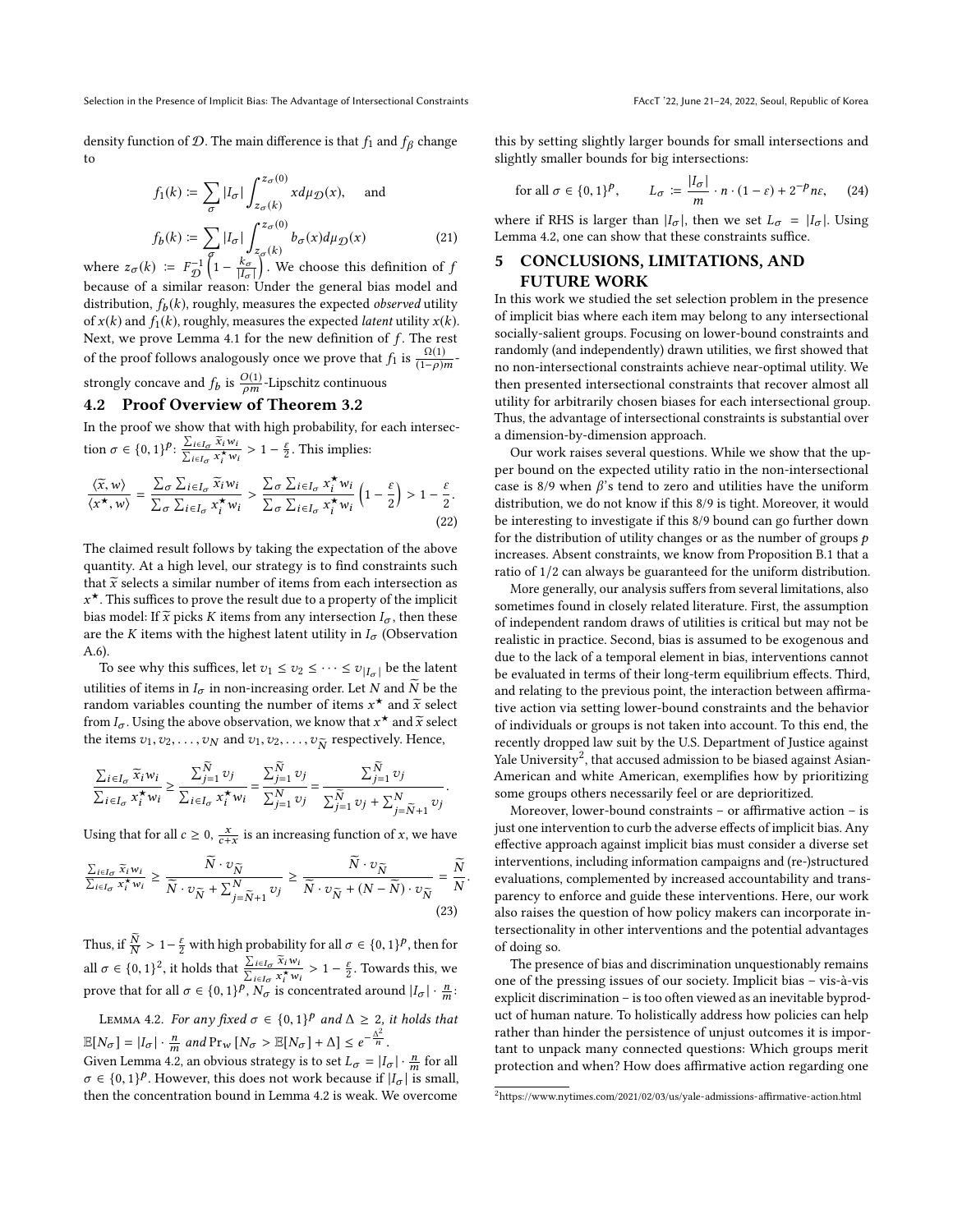group affect another? Should interventions aim at reducing the existence of implicit bias or is it sufficient if they counter its effects?

### ACKNOWLEDGMENTS

This project is supported in part by an NSF Award (CCF-2112665). We would like to thank Jean-Paul Carvalho, Elisa Celis, and Patrick Loiseau for useful discussions.

#### **REFERENCES**

- <span id="page-9-2"></span>[1] ACM. 2017. Statement on Algorithmic Transparency and Accountability. [https://www.acm.org/binaries/content/assets/public-policy/2017\\_usacm\\_](https://www.acm.org/binaries/content/assets/public-policy/2017_usacm_statement_algorithms.pdf) [statement\\_algorithms.pdf.](https://www.acm.org/binaries/content/assets/public-policy/2017_usacm_statement_algorithms.pdf)
- <span id="page-9-32"></span>[2] Pragya Agarwal. 2020. Sway: Unravelling Unconscious Bias. Bloomsbury Publishing.<https://books.google.com/books?id=Tt3LDwAAQBAJ>
- <span id="page-9-25"></span>[3] Robert Akerlof. 2017. Value Formation: The Role of Esteem. Games and Economic Behavior 102 (2017), 1–19.
- <span id="page-9-33"></span>[4] Gordon W. Allport. 1954. The Nature of Prejudice. Addison-Wesley.
- <span id="page-9-13"></span>[5] Katherine Baldiga. 2014. Gender Differences in Willingness to Guess. Management Science 60, 2 (2014), 434–448.
- <span id="page-9-44"></span>[6] Surender Baswana, Partha Pratim Chakrabarti, Sharat Chandran, Yashodhan Kanoria, and Utkarsh Patange. 2019. Centralized Admissions for Engineering Colleges in India. INFORMS Journal on Applied Analytics 49, 5 (2019), 338–354.
- <span id="page-9-3"></span>[7] Marc Bendick Jr. and Ana P. Nunes. 2012. Developing the Research Basis for Controlling Bias in Hiring. Journal of Social Issues 68, 2 (2012), 238–262.
- <span id="page-9-37"></span>[8] Marianne Bertrand and Sendhil Mullainathan. 2004. Are Emily and Greg More Employable Than Lakisha and Jamal? A Field Experiment on Labor Market Discrimination. American Economic Review 94, 4 (2004), 991–1013.
- <span id="page-9-11"></span>[9] Scott Bland. 2017. Schumer to Introduce Rules for Diverse Senate Hiring. Politico (2017). [https://www.politico.com/story/2017/02/schumer-diversity-nfl-rooney](https://www.politico.com/story/2017/02/schumer-diversity-nfl-rooney-rule-235477)[rule-235477.](https://www.politico.com/story/2017/02/schumer-diversity-nfl-rooney-rule-235477)
- <span id="page-9-9"></span>[10] Zachary Bleemer and Aashish Mehta. 2021. College Major Restrictions and Student Stratification. UC Berkeley: Center for Studies in Higher Education (2021).
- <span id="page-9-39"></span>[11] Avrim Blum and Kevin Stangl. 2020. Recovering from Biased Data: Can Fairness Constraints Improve Accuracy?. In FORC (LIPIcs, Vol. 156). Schloss Dagstuhl - Leibniz-Zentrum für Informatik, 3:1–3:20.
- <span id="page-9-18"></span>[12] Tristan L. Botelho and Mabel Abraham. 2017. Pursuing Quality: How Search Costs and Uncertainty Magnify Gender-based Double Standards in a Multistage Evaluation Process. Administrative Science Quarterly 62, 4 (2017), 698–730. [https://doi.](https://doi.org/10.1177/0001839217694358) [org/10.1177/0001839217694358](https://doi.org/10.1177/0001839217694358) arXiv[:https://doi.org/10.1177/0001839217694358](https://arxiv.org/abs/https://doi.org/10.1177/0001839217694358)
- <span id="page-9-17"></span>[13] Tristan L Botelho and Marina Gertsberg. 2021. The Disciplining Effect of Status: Evaluator Status Awards and Observed Gender Bias in Evaluations. Management Science (2021).
- <span id="page-9-26"></span>[14] Rose M. Brewer, Cecilia A. Conrad, and Mary C. King. 2002. The Complexities and Potential of Theorizing Gender, Caste, Race, and Class. Feminist Economics 8, 2 (2002), 3–17.
- <span id="page-9-31"></span>[15] Irene Browne and Joya Misra. 2003. The Intersection of Gender and Race in the Labor Market. Annual Review of Sociology 29,<br>1 (2003) 487-513. https://doi.org/10.1146/annurey.soc.29.010202.100016 1 (2003), 487–513.<https://doi.org/10.1146/annurev.soc.29.010202.100016> arXiv[:https://doi.org/10.1146/annurev.soc.29.010202.100016](https://arxiv.org/abs/https://doi.org/10.1146/annurev.soc.29.010202.100016)
- <span id="page-9-30"></span>[16] Joy Buolamwini and Timnit Gebru. 2018. Gender Shades: Intersectional Accuracy Disparities in Commercial Gender Classification. In FAT (Proceedings of Machine Learning Research, Vol. 81). PMLR, 77–91.
- <span id="page-9-27"></span>[17] Jean-Paul Carvalho and Bary S. R. Pradelski. 2019. Identity and Underrepresentation: Interactions between Race and Gender. Working paper (2019).
- <span id="page-9-20"></span>[18] Marilyn Cavicchia. 2017. How to Fight Implicit Bias? With Conscious Thought, Diversity Expert Tells NABE. American Bar Association (June 2017). [https://www.americanbar.org/groups/bar\\_services/publications/bar\\_leader/](https://www.americanbar.org/groups/bar_services/publications/bar_leader/2015-16/september-october/how-fight-implicit-bias-conscious-thought-diversity-expert-tells-nabe/) [2015-16/september-october/how-fight-implicit-bias-conscious-thought](https://www.americanbar.org/groups/bar_services/publications/bar_leader/2015-16/september-october/how-fight-implicit-bias-conscious-thought-diversity-expert-tells-nabe/)[diversity-expert-tells-nabe/](https://www.americanbar.org/groups/bar_services/publications/bar_leader/2015-16/september-october/how-fight-implicit-bias-conscious-thought-diversity-expert-tells-nabe/)
- <span id="page-9-22"></span>[19] L. Elisa Celis, Anay Mehrotra, and Nisheeth K. Vishnoi. 2020. Interventions for Ranking in the Presence of Implicit Bias. In FAT\*. ACM, 369–380.
- <span id="page-9-5"></span>[20] Elizabeth N. Chapman, Anna Kaatz, and Molly Carnes. 2013. Physicians and Implicit Bias: How Doctors May Unwittingly Perpetuate Health Care Disparities. Journal of General Internal Medicine 28, 11 (2013), 1504–10.
- <span id="page-9-46"></span>[21] Tessa E. S. Charlesworth and Mahzarin R. Banaji. 2019. Patterns of Implicit and Explicit Attitudes: I. Long-Term Change and Stability From 2007 to 2016. Psychological Science 30, 2 (2019), 174–192.<https://doi.org/10.1177/0956797618813087> arXiv[:https://doi.org/10.1177/0956797618813087](https://arxiv.org/abs/https://doi.org/10.1177/0956797618813087) PMID: 30605364.
- <span id="page-9-48"></span>[22] Aaron Clauset, Cosma Rohilla Shalizi, and Mark EJ Newman. 2009. Power-Law Distributions in Empirical Data. SIAM review 51, 4 (2009), 661–703.
- <span id="page-9-28"></span>[23] Patricia Hill Collins. 2000. Gender, Black Feminism, and Black Political Economy. The Annals of the American Academy of Political and Social Science 568(1) (2000), 41–53.
- [24] Patricia Hill Collins. 2004. Black Sexual Politics: African Americans, Gender, and the New Racism. Routledge.
- <span id="page-9-41"></span>[25] Patricia Hill Collins and Sirma Bilge. 2020. Intersectionality. Polity Press. [https://www.politybooks.com/bookdetail?book\\_slug=intersectionality-](https://www.politybooks.com/bookdetail?book_slug=intersectionality-2nd-edition--9781509539673)[2nd-edition--9781509539673](https://www.politybooks.com/bookdetail?book_slug=intersectionality-2nd-edition--9781509539673)
- [26] Brittney Cooper. 2016. Intersectionality. In The Oxford Handbook of Feminist Theory, Lisa Disch and Mary Hawkesworth (Eds.). Oxford University Press.
- <span id="page-9-24"></span>[27] Kimberle Crenshaw. 1989. Demarginalizing the Intersection of Race and Sex: A Black Feminist Critique of Antidiscrimination Doctrine, Feminist Theory and Antiracist Politics. University of Chicago Legal Forum (1989), 139-168.
- <span id="page-9-19"></span>[28] Nilanjana Dasgupta and Luis M. Rivera. 2008. When Social Context Matters: The Influence of Long–Term Contact and Short–Term Exposure to Admired Outgroup Members on Implicit Attitudes and Behavioral Intentions. Social Cognition 26, 1 (2008), 112–123.<https://doi.org/10.1521/soco.2008.26.1.112> arXiv[:https://doi.org/10.1521/soco.2008.26.1.112](https://arxiv.org/abs/https://doi.org/10.1521/soco.2008.26.1.112)
- <span id="page-9-10"></span>[29] Jeffrey Dastin. 2019. Amazon Scraps Secret AI Recruiting Tool That Showed Bias Against Women. [https://reut.rs/2N1dzRJ.](https://reut.rs/2N1dzRJ)
- <span id="page-9-42"></span>[30] Meera E Deo. 2017. Intersectional Barriers to Tenure. UCDL Rev. 51 (2017), 997.
- <span id="page-9-43"></span>Eva Derous and Roland Pepermans. 2019. Gender Discrimination in Hiring: Intersectional Effects With Ethnicity and Cognitive Job Demands. Archives of Scientific Psychology 7, 1 (2019), 40.
- <span id="page-9-45"></span>[32] Drew DeSilver. 2019. A Majority of U.S. Colleges Admit Most Students Who Apply. Pew Research Center (April 2019). [https://www.pewresearch.org/fact-tank/](https://www.pewresearch.org/fact-tank/2019/04/09/a-majority-of-u-s-colleges-admit-most-students-who-apply/) [2019/04/09/a-majority-of-u-s-colleges-admit-most-students-who-apply/.](https://www.pewresearch.org/fact-tank/2019/04/09/a-majority-of-u-s-colleges-admit-most-students-who-apply/)
- <span id="page-9-47"></span>[33] Neil J. Dorans. 2002. The Recentering of SAT® Scales and Its Effects on Score Distributions and Score Interpretations. ETS Research Report Series 2002, 1 (2002), i–21.
- <span id="page-9-29"></span>[34] Juliet U. Elu and Linda Loubert. 2013. Earnings Inequality and the Intersectionality of Gender and Ethnicity in Sub-Saharan Africa: The Case of Tanzanian Manufacturing. American Economic Review 103, 3 (2013), 289–92.
- <span id="page-9-23"></span>[35] Vitalii Emelianov, Nicolas Gast, Krishna P. Gummadi, and Patrick Loiseau. 2022. On Fair Selection in the Presence of Implicit and Differential Variance. Artificial Intelligence 302 (2022), 103609.<https://doi.org/10.1016/j.artint.2021.103609>
- <span id="page-9-40"></span>[36] Cynthia Fuchs Epstein. 1973. Black and Female-Double Whammy. Psychology Today 7(3) (1973), 57–61.
- <span id="page-9-38"></span>[37] Yuri Faenza, Swati Gupta, and Xuan Zhang. 2020. Impact of Bias on School Admissions and Targeted Intervention. arXiv preprint arXiv:2004.10846 (2020).
- <span id="page-9-16"></span>[38] C. FitzGerald, A. Martin, D. Berner, and S. Hurst. 2019. Interventions Designed to Reduce Implicit Prejudices and Implicit Stereotypes in Real World Contexts: A Systematic Review. BMC Psychol 7, 1 (May 2019), 29.
- <span id="page-9-14"></span>[39] A. Gawande. 2010. The Checklist Manifesto: How to Get Things Right. Henry Holt and Company.<https://books.google.com/books?id=x3IcNujwHxcC>
- <span id="page-9-34"></span>[40] Tamar Szabó Gendler. 2011. On the Epistemic Costs of Implicit Bias. Philosophical Studies: An International Journal for Philosophy in the Analytic Tradition 156, 1 (2011), 33–63.<http://www.jstor.org/stable/41487720>
- <span id="page-9-8"></span>[41] Seth Gershenson, Stephen B. Holt, and Nicholas W. Papageorge. 2016. Who Believes in Me? The Effect of Student–Teacher Demographic Match on Teacher Expectations. Economics of Education Review 52 (2016), 209–224. [https://doi.org/](https://doi.org/10.1016/j.econedurev.2016.03.002) [10.1016/j.econedurev.2016.03.002](https://doi.org/10.1016/j.econedurev.2016.03.002)
- <span id="page-9-15"></span>[42] Claudia Goldin and Cecilia Rouse. 2000. Orchestrating Impartiality: The Impact of "Blind" Auditions on Female Musicians. American Economic Review 90, 4 (September 2000), 715–741.<https://doi.org/10.1257/aer.90.4.715>
- <span id="page-9-6"></span>[43] Alexander R. Green, Dana R. Carney, Daniel J. Pallin, Long H. Ngo, Kristal L. Raymond, Lisa I. Iezzoni, and Mahzarin R. Banaji. 2007. Implicit Bias Among Physicians and Its Prediction of Thrombolysis Decisions for Black and White Patients. Journal of General Internal Medicine 22, 9 (2007), 1231–1238.
- <span id="page-9-35"></span>[44] Anthony G. Greenwald and Mahzarin R. Banaji. 1995. Implicit Social Cognition: Attitudes, Self-Esteem, and Stereotypes. Psychological review 102, 1 (1995), 4.
- <span id="page-9-0"></span>[45] Anthony G. Greenwald and Linda Hamilton Krieger. 2006. Implicit bias: Scientific foundations. California Law Review 94, 4 (2006), 945–967.
- <span id="page-9-1"></span>[46] Anthony G. Greenwald and Calvin K. Lai. 2020. Implicit Social Cognition. Annual Review of Psychology 71 (2020), 419–445.
- <span id="page-9-36"></span>[47] Martie G. Haselton and David M. Buss. 2009. Error Management Theory and the Evolution of Misbeliefs. Behavioral and Brain Sciences 32, 6 (2009), 522–523. <https://doi.org/10.1017/S0140525X09991440>
- <span id="page-9-21"></span>[48] Harry Holzer and David Neumark. 2000. Assessing Affirmative Action. Journal of Economic Literature 38(3) (2000), 483–568.
- <span id="page-9-12"></span>[49] The White House. 2015. Fact Sheet: President Obama Announces New Commitments from Investors, Companies, Universities, and Cities to Advance Inclusive Entrepreneurship at First-Ever White House Demo Day. (August 2015). [https://obamawhitehouse.archives.gov/the-press-office/2015/08/04/fact](https://obamawhitehouse.archives.gov/the-press-office/2015/08/04/fact-sheet-president-obama-announces-new-commitments-investors-companies)[sheet-president-obama-announces-new-commitments-investors-companies](https://obamawhitehouse.archives.gov/the-press-office/2015/08/04/fact-sheet-president-obama-announces-new-commitments-investors-companies)
- <span id="page-9-4"></span>[50] Quinn Capers IV, Daniel Clinchot, Leon McDougle, and Anthony G. Greenwald. 2017. Implicit Racial Bias in Medical School Admissions. Academic Medicine 92, 3 (2017), 365–369.
- <span id="page-9-7"></span>[51] Nathalia Jimenez, Kristy Seidel, Lynn D. Martin, Frederick P. Rivara, and Anne M. Lynn. 2010. Perioperative Analgesic Treatment in Latino and non-Latino Pediatric Patients. Journal of Health Care for the Poor and Underserved 21, 1 (2010), 229–236.